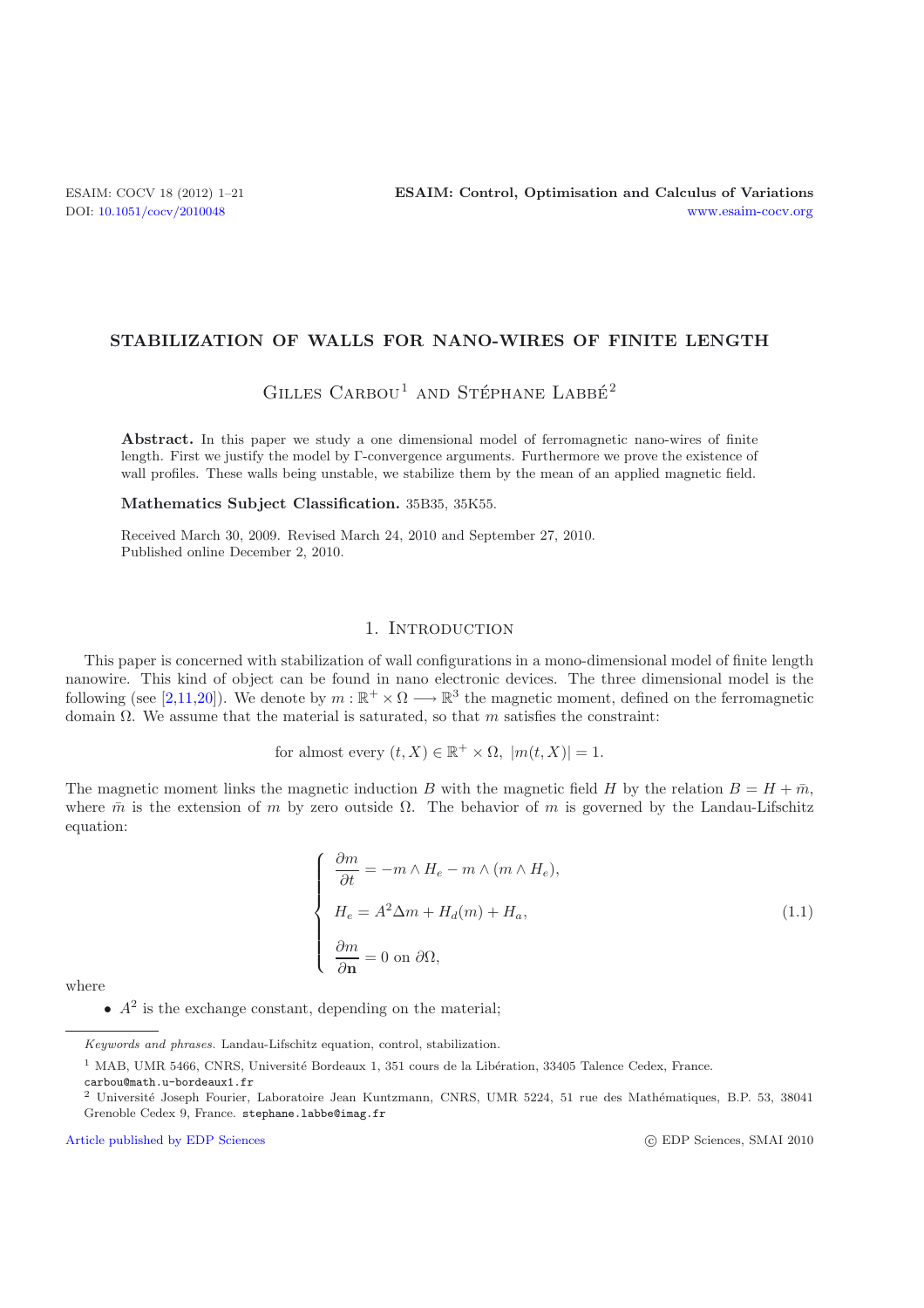#### 2 G. CARBOU AND S. LABBE´

• the demagnetizing field  $H_d(m)$  is characterized by

$$
\operatorname{curl} H_d(m) = 0 \text{ and } \operatorname{div} (H_d(m) + \bar{m}) = 0 \text{ in } \mathbb{R}^3. \tag{1.2}
$$

<span id="page-1-1"></span>We remark that  $-H_d(m)$  is the orthogonal projection of  $\bar{m}$  (for the  $L^2$  inner product) onto the curl free vector fields, so that

$$
||H_d(m)||_{L^2(\mathbb{R}^3)} \le ||m||_{L^2(\Omega)};
$$

- $H_a$  is an applied magnetic field;
- **n** is the outward unit normal on  $\partial\Omega$ .

The effective field is derived from the micromagnetism energy:  $H_e = -\partial_m \mathcal{E}_{\text{mic}}$  with

$$
\mathcal{E}_{\rm mic}(m) = \frac{A^2}{2} \int_{\Omega} |\nabla m|^2 \, \mathrm{d}X + \frac{1}{2} \int_{\mathbb{R}^3} |H_d(m)|^2 \, \mathrm{d}X - \int_{\Omega} H_a \cdot m \, \mathrm{d}X.
$$

Existence of weak solutions for [\(1.1\)](#page-0-0) is established in [\[5](#page-19-2)[,14](#page-20-1)[,19\]](#page-20-2). Existence of strong solutions is proved in [\[6](#page-19-3)[,7\]](#page-19-4). Numerical simulations are performed in [\[15\]](#page-20-3). For thin domains, equivalent 2-d models are justified in [\[1](#page-19-5)[,4](#page-19-6)[,10](#page-19-7)[,16\]](#page-20-4). For nanowires, 1-d models are discussed in [\[8](#page-19-8)[,9](#page-19-9)[,13](#page-20-5)[,17](#page-20-6)].

In this paper we deal with ferromagnetic nanowires. We assume that the wire is a cylinder of length 2L and radius  $\eta$ . Taking the limit by Γ-convergence arguments when  $\eta$  tends to zero, we obtain an asymptotic one dimensional model (see Sect. 2).

After renormalization, the one dimensional wire is assimilated to the segment  $\left[-\frac{L}{A\sqrt{2}}, \frac{L}{A\sqrt{2}}\left[e_1\right],$  where  $(e_1, e_2, e_3\right]$ is the canonical basis of  $\mathbb{R}^3$ . The magnetic moment m is then defined on  $\mathbb{R}_t^+ \times \left[-\frac{L}{A\sqrt{2}}, \frac{L}{A\sqrt{2}}\right]$ . The equivalent demagnetizing field (after renormalization) is given by

$$
h_d(m) = -m_2e_2 - m_3e_3,
$$

*i.e.*  $-h_d$  is the orthogonal projection onto the plane orthogonal to the wire. In addition we assume that we apply a magnetic field in the direction of the wire axis, and we denote by  $h_a$  its renormalized intensity. Therefore we deal with the following system:

<span id="page-1-0"></span>
$$
\begin{cases}\n\frac{\partial m}{\partial t} = -m \wedge H_e - m \wedge (m \wedge H_e), \\
H_e = \frac{\partial^2 m}{\partial x^2} - m_2 e_2 - m_3 e_3 + h_a e_1, \\
\frac{\partial m}{\partial x} \left( t, -\frac{L}{A\sqrt{2}} \right) = \frac{\partial m}{\partial x} \left( t, \frac{L}{A\sqrt{2}} \right) = 0, \\
\text{with } m: \mathbb{R}_t^+ \times ]-\frac{L}{A\sqrt{2}}, \frac{L}{A\sqrt{2}} [ \longrightarrow \mathbb{R}^3, |m| = 1,\n\end{cases}
$$
\n(1.3)

associated to the energy

$$
\mathcal{E}(m) = \int_{-L/A\sqrt{2}}^{L/A\sqrt{2}} \left( \frac{1}{2} |\partial_x m|^2 + \frac{1}{2} (|m_2|^2 + |m_3|^2) - h_a m_1 \right) dx.
$$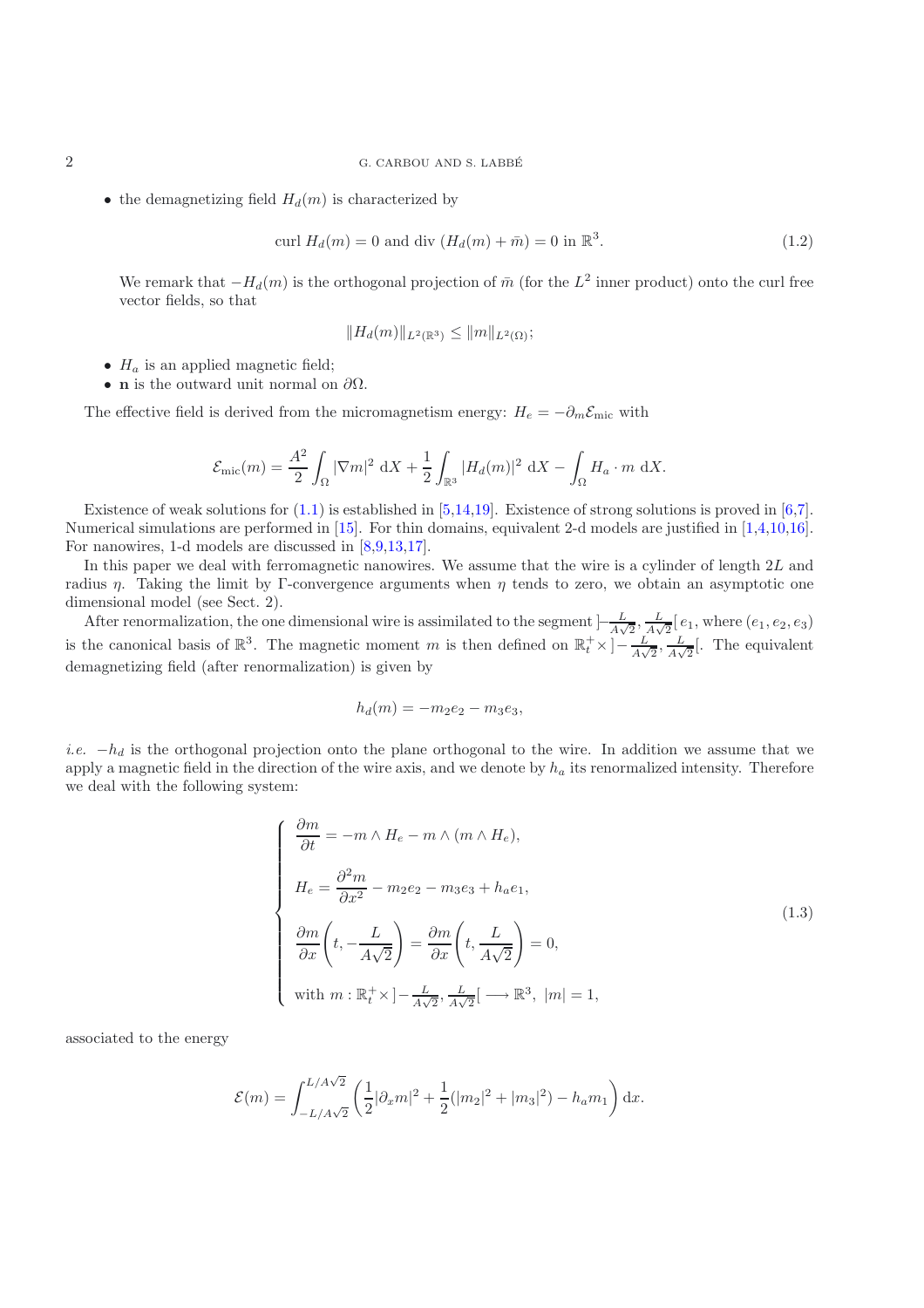In [\[8](#page-19-8)[,9\]](#page-19-9), we studied a similar model of infinite nanowire. After renormalization, the model was the following: the wire is assimilated to the real axis  $\mathbb{R}e_1$ , and the one dimensional Landau-Lifschitz equation is in this case:

<span id="page-2-0"></span>
$$
\begin{cases}\n\frac{\partial m}{\partial t} = -m \wedge H_e - m \wedge (m \wedge H_e), \\
H_e = \frac{\partial^2 m}{\partial x^2} - m_2 e_2 - m_3 e_3 + h_a e_1, \\
\text{with } m: \mathbb{R}_t^+ \times \mathbb{R}_x \longrightarrow \mathbb{R}^3, \ |m| = 1.\n\end{cases}
$$
\n(1.4)

This system is invariant by translation in the x variable and by rotation around the wire axis, that is, if m is a solution of [\(1.4\)](#page-2-0), then for  $\sigma$  and  $\tau$  in  $\mathbb{R}$ ,  $(t, x) \mapsto \rho_{\tau}(m(t, x - \sigma))$  is another solution of (1.4), where  $\rho_{\tau}$  is the rotation of angle  $\tau$  around the  $e_1$  axis:

$$
\rho_{\tau} = \left( \begin{array}{ccc} 1 & 0 & 0 \\ 0 & \cos \tau & -\sin \tau \\ 0 & \sin \tau & \cos \tau \end{array} \right).
$$

We dealt with wall configurations for this model, that is solutions separating a left hand side domain where the magnetization is closed to  $-e_1$  to a right hand side domain where the magnetization is closed to  $+e_1$ . Such solutions are described by rotations and translations of the canonical profile  $x \mapsto (\text{th } x, 1/\text{ch } x, 0)$ . In [\[8](#page-19-8)[,9\]](#page-19-9), we proved the asymptotic stability and the controllability for these configurations.

Here, in the case of a finite wire, the situation is quite different.

**Definition 1.1.** We call canonical wall profile a static solution for  $(1.3)$  of the form  $M_0 = (\sin \theta_0, \cos \theta_0, 0)$  such that  $\theta_0 : [-L] \rightarrow [-\pi/2, \pi/2]$  is a non decreasing map satisfying  $\theta_0(-L) < 0 < \theta_0(-L)$ that  $\theta_0: \left[-\frac{L}{A\sqrt{2}}, \frac{L}{A\sqrt{2}}\right] \longrightarrow \left[-\frac{\pi}{2}, \frac{\pi}{2}\right]$  is a non decreasing map satisfying  $\theta_0\left(-\frac{L}{A\sqrt{2}}\right) < 0 < \theta_0\left(\frac{L}{A\sqrt{2}}\right)$ .

<span id="page-2-1"></span>In the following theorem, we claim that the wall profiles exist if and only if the wire is long enough compared to the exchange length:

**Theorem 1.2.** *There exists a canonical wall profile if and only if*  $\frac{L}{\sqrt{2}} > \pi/2$ . *This profile is unique and is centered in the middle of the wire, that is*  $\theta_0(0) = 0$ *. In addition,*  $\theta_0$  *is odd.* 

**Remark 1.1.** In the infinite wire case, the corresponding canonical profiles are obtained taking  $\theta_0(x)$ Arcsin th x, and all its translation in the x variable (because of the invariance of  $(1.4)$  by translation). In the finite wire case, we only have invariance by rotation, and we loose the invariance by translation, so we have only one canonical profile.

Concerning the stability, we obtained in [\[8\]](#page-19-8) the stability of the wall profile. In that case, the invariance by rotation-translation induces that  $0$  is a double eigenvalue of the linearized version of  $(1.4)$  around the wall profile. In the finite wire case, the lack of invariance by translation induces that the linearized version of [\(1.3\)](#page-1-0) around the canonical profile has one negative eigenvalue, and therefore we can prove that the wall profile given by Theorem [1.2](#page-2-1) is unstable.

<span id="page-2-2"></span>**Theorem 1.3.** *Assume that*  $\frac{L}{A\sqrt{2}} > \pi/2$ *. Let*  $\theta_0$  *given by Theorem* [1.2](#page-2-1)*. The static solution*  $M_0 = (\sin \theta_0, \cos \theta_0, 0)$ *in linearly unstable for the Landau-Lifschitz equation* [\(1.3\)](#page-1-0) *with*  $h_a = 0$ *.* 

**Remark 1.2.** This phenomenon was expected. Let us consider a small translation of the centered wall. Without energetic cost, the Landau-Lifschitz equation induces then a displacement of the wall and pushes it outside the wire. Then the magnetic moment tends to  $+\pi/2$  or  $-\pi/2$  (*i.e.* the minimizers of the ferromagnetism energy  $\mathcal{E}$ ). In the case of an infinite wire, obviously, this translation cannot make the wall disappear, and we have stability.

<span id="page-2-3"></span>We prove now a stabilization result. We control the system by an applied field parallel to the wire axis.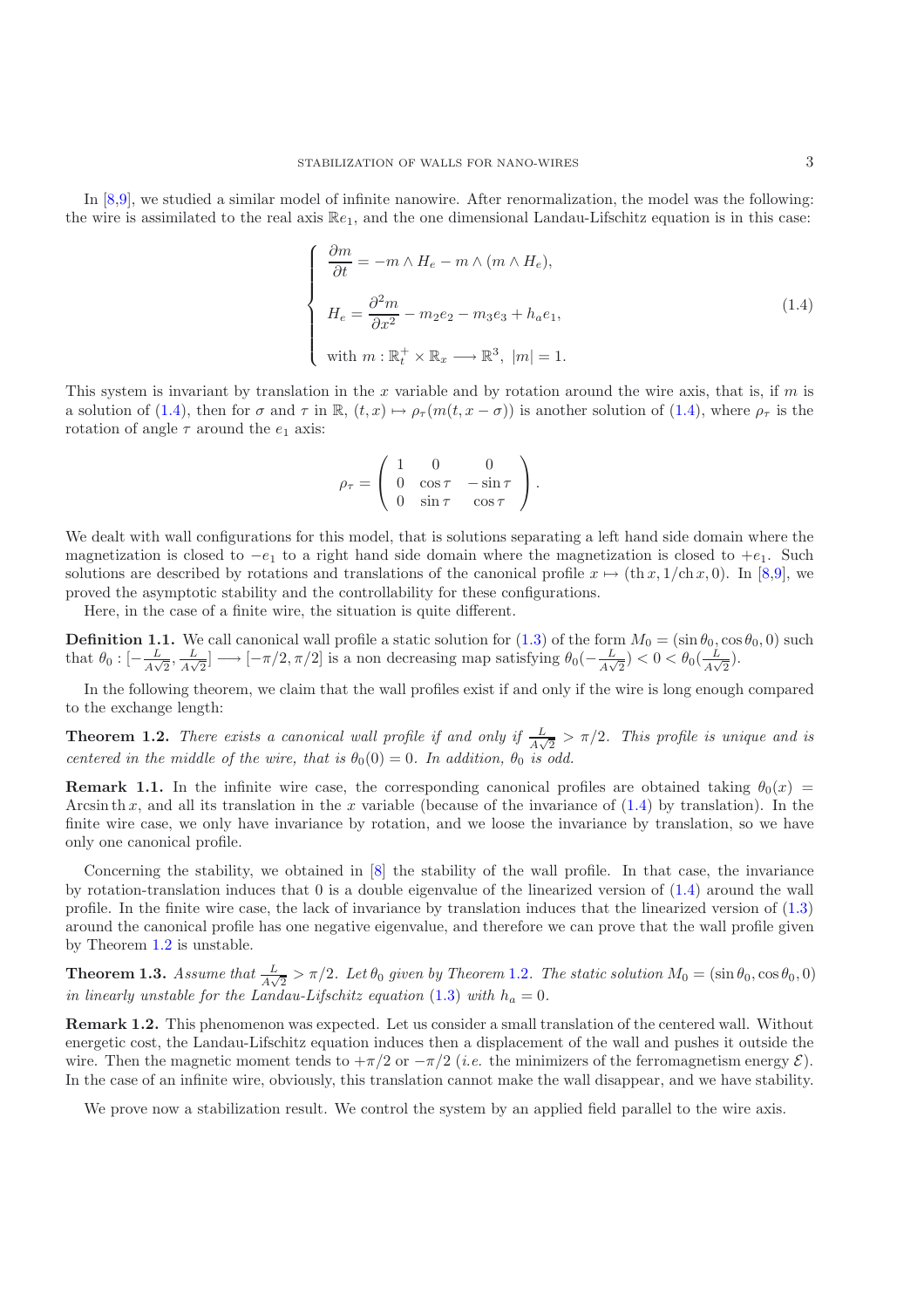

FIGURE 1. Domain  $\Omega_n$ .

**Theorem 1.4.** Let L and A as in Theorem [1.2](#page-2-1), and let  $M_0 = (\sin \theta_0, \cos \theta_0, 0)$  be the canonical profile given by *this theorem. We consider the following control:*

$$
h(m(t, .)) = \left[ -\frac{A}{\sqrt{2}L} \int_{-\frac{L}{A\sqrt{2}}}^{\frac{L}{A\sqrt{2}}} m_1(t, s) \mathrm{d}s \right].
$$

*Then*  $M_0$  *is stable for the Landau Lifschitz equation controlled with the applied field*  $h_a = h(m)$ *.* 

**Remark 1.3.** The control given here is quite natural: for example when the wall is translated to the right hand side, then the average of the profile first component is negative and our applied field  $he_1$  (with  $h > 0$ ) pushes the wall to the left hand side.

The paper is organized as follows. In Section 2 we justify the one dimensional model by Γ-convergence arguments. In Section 3 we prove the existence of a canonical wall profile. We address the unstability of this profile in Section 4 by linearization of the Landau-Lifschitz equation. The last section is devoted to the stabilization of the wall by a convenient applied magnetic field.

#### 2. modelization

In this section, we address the justification of the one dimensional model by  $\Gamma$  convergence arguments.

At the beginning we deal with the three-dimensional static case. The finite 3d wire is the cylinder  $\Omega_n =$  $]-L, L[\times B_2(0, \eta),$  where  $B_d(X, r)$  is the ball of radius r and center X in  $\mathbb{R}^d$ . We assume that we apply on the wire a magnetic field in the direction  $e_1$ :  $H_a = h_a e_1$ , where  $h_a \in \mathbb{R}$ . See Figure 1.

The micromagnetism energy on  $\Omega_{\eta}$  is given by

$$
\mathcal{E}_{\eta}(v)=\frac{A^2}{2}\int_{\Omega_{\eta}}|\nabla v|^2\ \mathrm{d} X+\frac{1}{2}\int_{\mathbb{R}^3}|H_d(v)|^2\ \mathrm{d} X-h_a\int_{\Omega_{\eta}}v\cdot e_1\ \mathrm{d} X\text{ for }v\in H^1(\Omega_{\eta};S^2).
$$

The static configurations satisfy the minimization problem:

<span id="page-3-0"></span>
$$
\begin{cases}\n\text{ find } u \text{ in } H^1(\Omega_\eta; S^2) \text{ such that} \\
\mathcal{E}_\eta(u) = \min_{v \in H^1(\Omega_\eta; S^2)} \mathcal{E}_\eta(v).\n\end{cases}
$$
\n(2.1)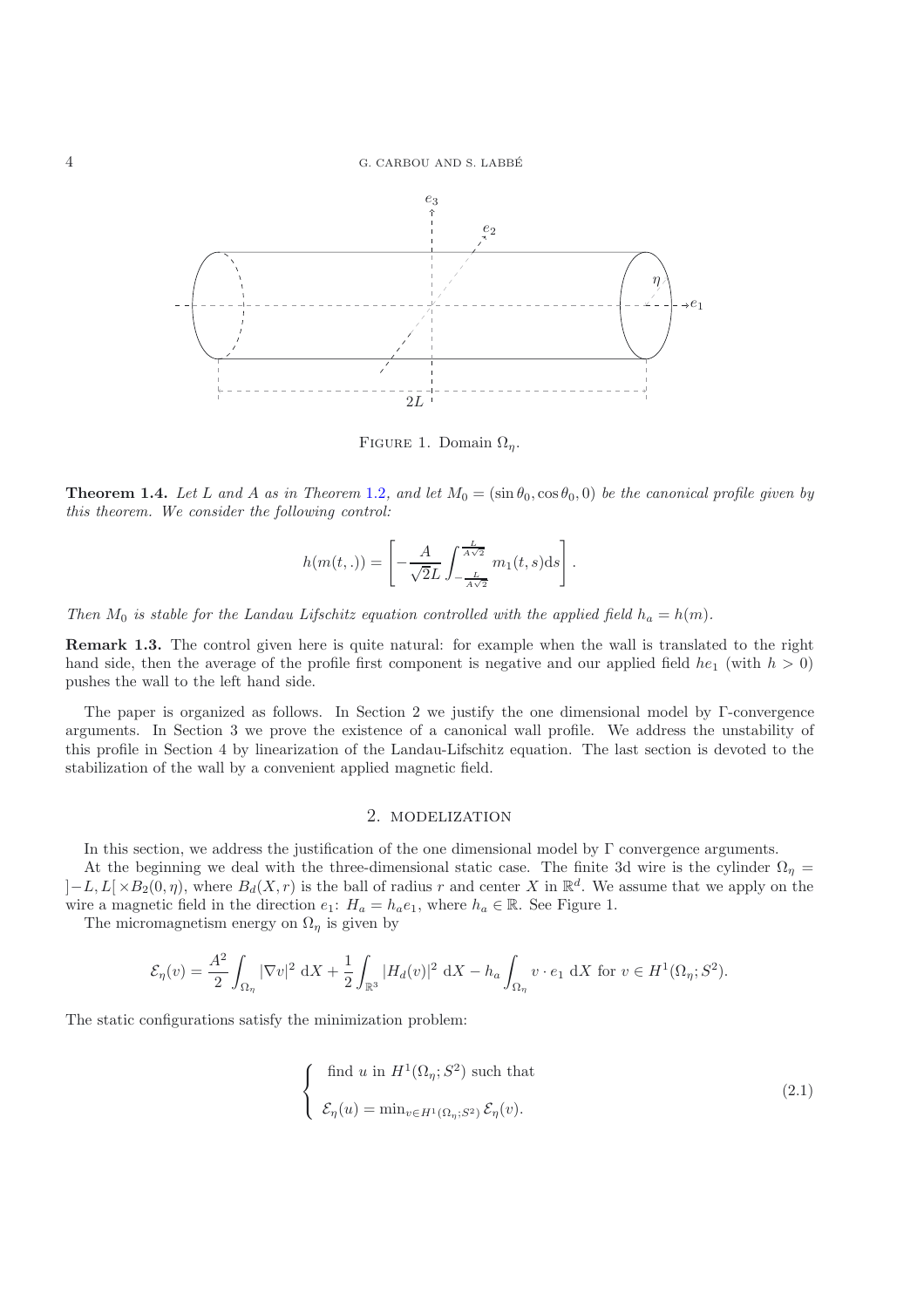In order to work with a fixed domain, we introduce the following rescaling: for  $v \in H^1(\Omega_n; S^2)$ , we define  $\underline{v} \in H^1(\Omega_1; S^2)$  by

$$
\underline{v}(x, y, z) = v(x, \eta y, \eta z).
$$

In addition, for  $\underline{v} \in H^1(\Omega_1; S^2)$ , we denote by  $\underline{H}_d^{\eta}(\underline{v})$  the rescaled demagnetizing field:

$$
\underline{H_d^{\eta}(\underline{v})}(x, y, z) = H_d(v)(x, \eta y, \eta z),
$$

where  $v \in H^1(\Omega_\eta; S^2)$  is deduced from  $\underline{v}$  by  $v(x, y, z) = \underline{v}(x, y/\eta, z/\eta)$ .

We deal with the rescaled energy defined for  $\underline{v} \in H^1(\Omega_1; S^2)$  by  $\underline{\mathcal{E}}_{\eta}(\underline{v}) = \frac{1}{\eta^2} \mathcal{E}_{\eta}(v)$ :

$$
\underline{\mathcal{E}}_{\eta}(\underline{v}) = \frac{A^2}{2} \int_{\Omega_1} \left( |\partial_x \underline{v}|^2 + \frac{1}{\eta^2} |\partial_y \underline{v}|^2 + \frac{1}{\eta^2} |\partial_z \underline{v}|^2 \right) dX + \frac{1}{2} \int_{\mathbb{R}^3} \left| \underline{H}_d^{\eta}(\underline{v}) \right|^2 dX - h_a \int_{\Omega_1} \underline{v} \cdot e_1 dX
$$

and the problem [\(2.1\)](#page-3-0) is rescaled in the following equivalent problem:

<span id="page-4-0"></span>
$$
\begin{cases} \text{ find } \underline{u} \text{ in } H^1(\Omega_1; S^2) \text{ such that} \\ \underline{\mathcal{E}}_{\eta}(\underline{u}) = \min_{\underline{v} \in H^1(\Omega_1; S^2)} \underline{\mathcal{E}}_{\eta}(\underline{v}). \end{cases}
$$
 (2.2)

**Proposition 2.1.** For all  $(\underline{v}_{\eta})_{\eta \in \mathbb{R}^+_*}$  in  $H^1(\Omega_1; S^2)$ , sequence of minimizers of  $(2.2)$ ,  $(\underline{\mathcal{E}}_{\eta}(\underline{v}_{\eta}))_{\eta \in \mathbb{R}^+_*}$  is a bounded *sequence of* R*.*

*Proof.* Let  $(\underline{v}_\eta)_{\eta \in \mathbb{R}_+^+}$  be a sequence of minimizers of  $(2.2)$  in  $H^1(\Omega_1; S^2)$ . We denote by  $v_\eta$  the rescaled of  $\underline{v}_\eta$ :  $v_{\eta}(x, y, z) = \underline{v}_{\eta}(x, y/\eta, z/\eta).$ 

In order to exhibit an upper bound for  $\underline{\mathcal{E}}_{\eta}(\underline{v}_{\eta})$ , we write:

$$
\forall \eta \in \mathbb{R}_*^+, \ \mathcal{E}_{\eta}(v_{\eta}) \leq \mathcal{E}_{\eta}(e_1),
$$

then

$$
\mathcal{E}_{\eta}(v_{\eta}) \leq -2h_a \eta^2 \pi L + \frac{1}{2} \int_{\mathbb{R}^3} |H_d(e_1)|^2 \, dX
$$

$$
\leq 2\eta^2 L \pi (1 - h_a).
$$

 $\leq 2\eta^2 L \pi (1 - h_a)$ .<br>Then, the lower bound is obtained by canceling the positive contributions of the energy and maximizing the external contribution:  $-\eta^2 2h_a \pi L \leq \mathcal{E}_n(v_n).$ 

So, we can conclude

$$
-2h_a \pi L \leq \underline{\mathcal{E}}_{\eta}(\underline{v}_{\eta}) \leq 2L\pi (1 - h_a).
$$

We introduce the limit energy: we define  $\underline{H}^1(\Omega_1; S^2)$  by

$$
\underline{H}^{1}(\Omega_{1}; S^{2}) = \{ u \in H^{1}(\Omega_{1}; S^{2}), \ \partial_{y} u = \partial_{z} u = 0 \}.
$$

For  $\underline{v} \in \underline{H}^1(\Omega_1; S^2)$ , we set:

$$
\mathcal{L}(\underline{v}) = \frac{A^2}{2} \int_{\Omega_1} |\partial_x \underline{v}|^2 \, \mathrm{d}X + \frac{1}{4} \int_{\Omega_1} (|\underline{v}_2|^2 + |\underline{v}_3|^2) \, \mathrm{d}X - h_a \int_{\Omega_1} \underline{v} \cdot e_1 \, \mathrm{d}X
$$
  
= 
$$
\frac{A^2 \pi}{2} \int_{]-L,L[} |\partial_x \underline{v}|^2 \mathrm{d}x + \frac{\pi}{4} \int_{]-L,L[} (|\underline{v}_2|^2 + |\underline{v}_3|^2) \, \mathrm{d}x - \pi h_a \int_{]-L,L[} \underline{v} \cdot e_1 \mathrm{d}x.
$$

 $\Box$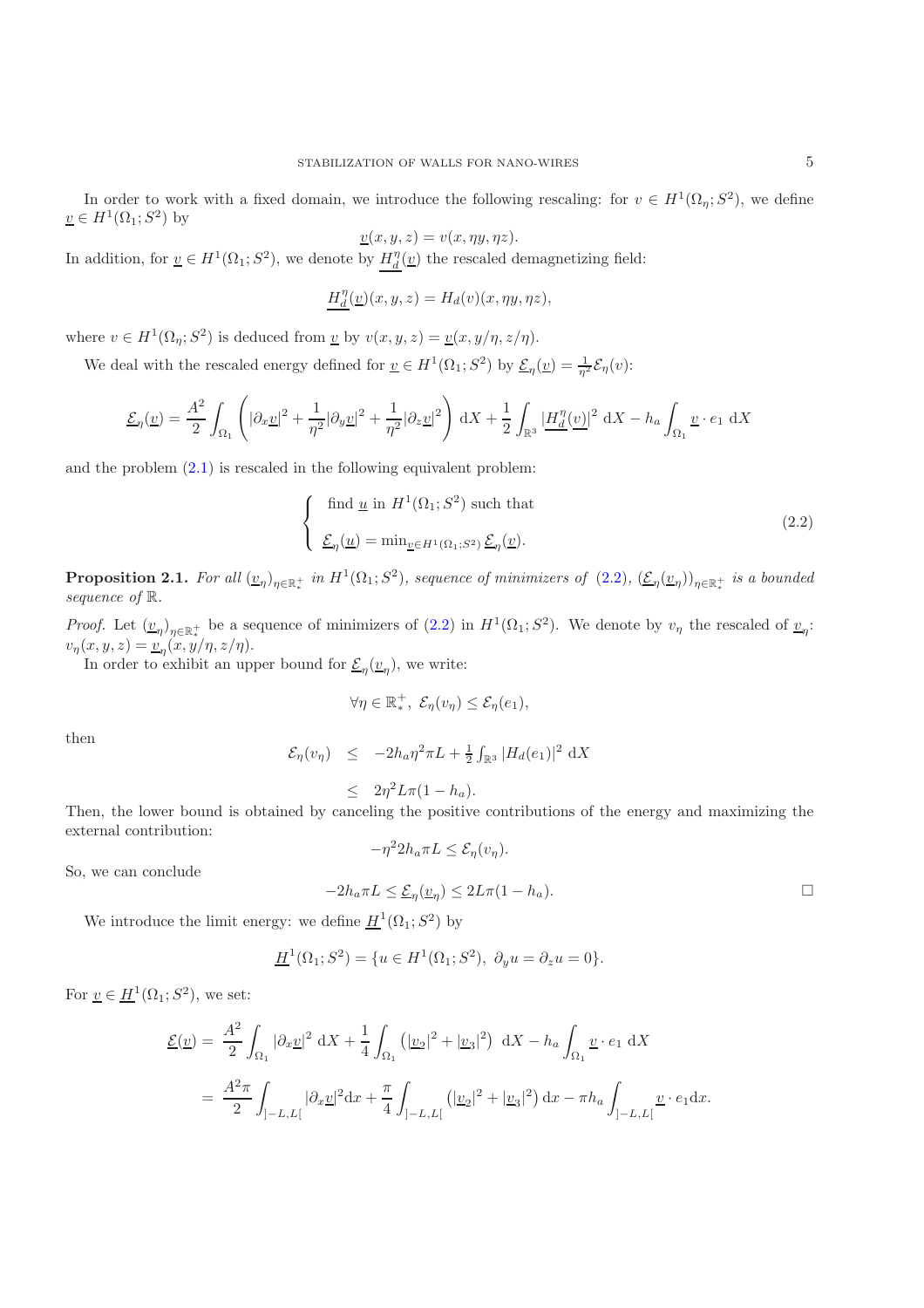The limit minimization problem is given by:

$$
\begin{cases} \text{find } u \text{ in } \underline{H}^1(\Omega_1, S^2) \text{ such that} \\ \underline{\mathcal{E}}(u) = \min_{v \in \underline{H}^1(\Omega_1, S^2)} \underline{\mathcal{E}}(v). \end{cases}
$$
 (2.3)

The main result of this section is the following:

**Theorem 2.1.**  $\underline{\mathcal{E}}_{\eta}$  Γ*-converges to*  $\underline{\mathcal{E}}$  *in sense of*  $H^1(\Omega_1; \mathbb{R}^3)$  *weak, it is to say:* 

(i) (lower semi continuity) *for all sequence*  $(\underline{v}_{\eta})_{\eta \in \mathbb{R}^+}$  *of*  $H^1(\Omega_1; S^2)$  *such that*  $\underline{v}_{\eta} \rightharpoonup \underline{v}_0$  *in*  $H^1(\Omega_1; \mathbb{R}^3)$  *weakly when*  $\eta \to 0$ , and  $(\underline{\mathcal{E}}_{\eta}(\underline{v}_{\eta}))_{\eta \in \mathbb{R}^+_*}$  *is bounded, then the limit*  $\underline{v}_0$  *is an element of*  $\underline{H}^1(\Omega_1; S^2)$  *such that:* 

$$
\liminf_{\eta \to 0} \underline{\mathcal{E}}_{\eta}(\underline{v}_{\eta}) \geq \underline{\mathcal{E}}(\underline{v}_{0});
$$

(ii) (reconstruction) *for all*  $\underline{u}_0 \in \underline{H}^1(\Omega_1; S^2)$ , there exists  $(\underline{v}_\eta)_{\eta \in \mathbb{R}^+_*}$ , sequence of  $H^1(\Omega_1; S^2)$ , such that:

$$
\lim_{\eta \to 0} \underline{v}_{\eta} = \underline{u}_0,
$$

*and*

$$
\limsup_{\eta \to 0} \underline{\mathcal{E}}_{\eta}(\underline{v}_{\eta}) \leq \underline{\mathcal{E}}(\underline{u}_{0}).
$$

*Proof.* (i) Lower semi-continuity. Let  $(\underline{v}_{\eta})_{\eta}$  be a sequence in  $H^1(\Omega_1; S^2)$  such that  $\underline{v}_{\eta}$  tends to <u>v</u> in  $H^1(\Omega_1)$ weak and such that there exists c such that for all  $\eta$ 

<span id="page-5-0"></span>
$$
\underline{\mathcal{E}}_{\eta}(\underline{v}_{\eta}) \leq c. \tag{2.4}
$$

Extracting a subsequence, we can assume that  $v_{\eta}$  tends to <u>v</u> almost everywhere, so  $|v| = 1$  *a.e.* 

Using  $(2.4)$ , we remark that since  $\Big|$  $\left| \int_{\Omega_1} \underline{v}_{\eta} e_1 \right| \leq \text{meas}(\Omega_1),$ 

$$
\|\partial_y \underline{v}_\eta\|_{L^2(\Omega_1)}^2 + \|\partial_z \underline{v}_\eta\|_{L^2(\Omega_1)}^2 \le C\eta^2,
$$

so  $\partial_y \underline{v} = \partial_z \underline{v} = 0$ , that is

$$
\underline{v} \in \underline{H}^1(\Omega_1; S^2).
$$

From straightforward arguments,

$$
\frac{A^2}{2} \int_{\Omega_1} |\partial_x \underline{v}|^2 dX - h_a \int_{\Omega_1} \underline{v} \cdot e_1 dX
$$
  
\$\leq\$  $\liminf \left( \frac{A^2}{2} \int_{\Omega_1} \left( |\partial_x \underline{v}_\eta|^2 + \frac{1}{\eta^2} |\partial_y \underline{v}_\eta|^2 + \frac{1}{\eta^2} |\partial_z \underline{v}_\eta|^2 \right) dX - h_a \int_{\Omega_1} \underline{v}_\eta \cdot e_1 dX \right).$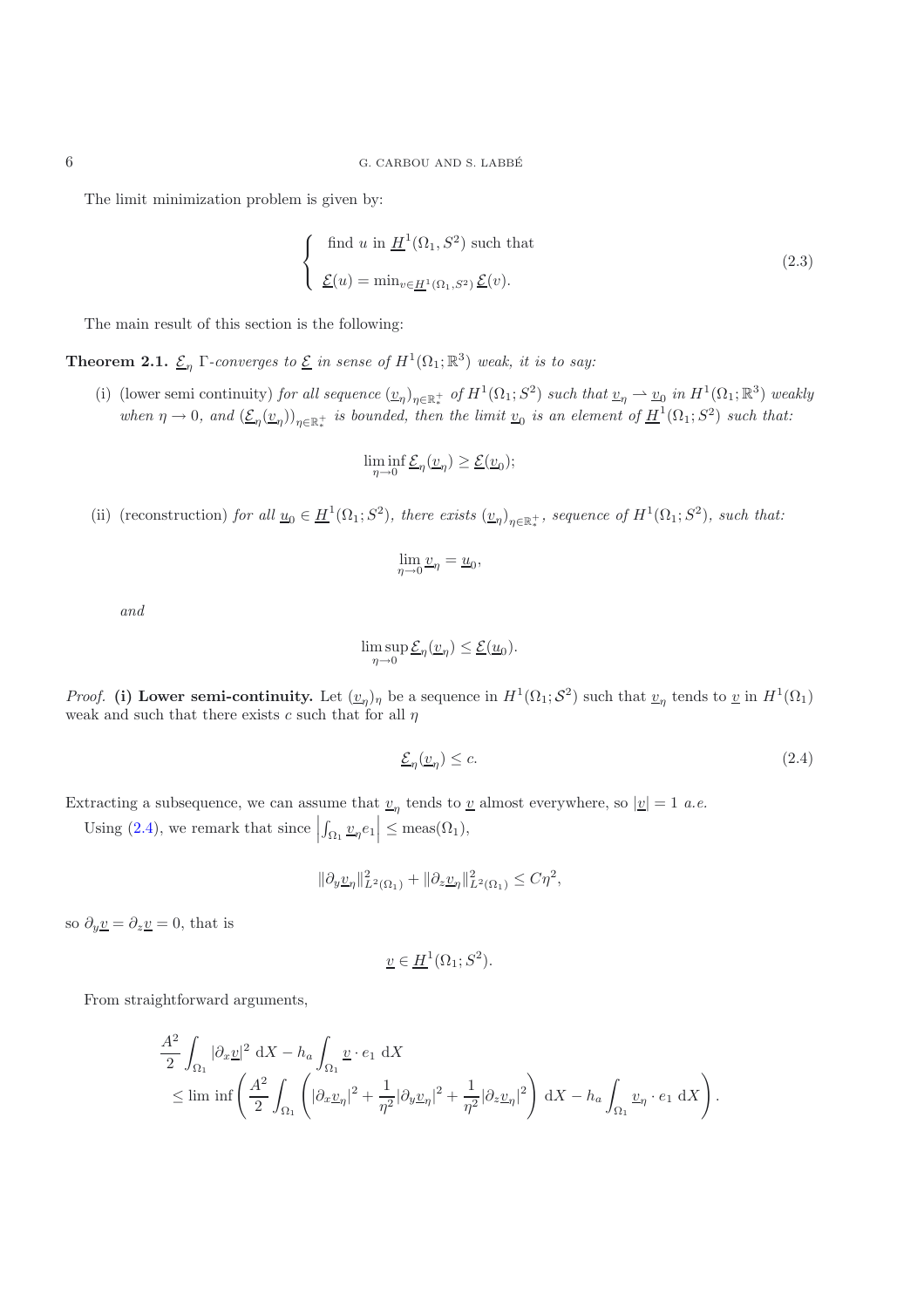Concerning the demagnetizing field, the sequence  $(H_d^{\eta}(\underline{v}_\eta))_\eta$  is bounded in  $L^2(\mathbb{R}^3)$ . Indeed, we denote by  $v_\eta$ <br>the rescaled of  $u, u_\eta$  (x, x, x) and  $(x, u/\eta)$ . We have the rescaled of  $\underline{v}_{\eta}$ :  $v_{\eta}(x, y, z) = \underline{v}_{\eta}(x, y/\eta, z/\eta)$ . We have

$$
\|\underline{H_d^{\eta}}(\underline{v}_{\eta})\|_{L^2(\mathbb{R}^3)} = \frac{1}{\eta} \|H_d(v_{\eta})\|_{L^2(\mathbb{R}^3)}
$$
 (by change of variable in the integral)  
\n
$$
\leq \frac{1}{\eta} \|v_{\eta}\|_{L^2(\mathbb{R}^3)}
$$
 (since  $-H_d$  is an orthogonal projection in  $L^2$ )  
\n
$$
\leq \frac{1}{\eta} (2L\pi\eta^2)^{\frac{1}{2}}
$$
 (since  $|v_{\eta}| = 1$ )  
\n
$$
\leq \sqrt{2\pi L}.
$$

So, up to the extraction of a subsequence, we can assume that  $H_d^{\eta}(\underline{v}_\eta) \rightharpoonup H$  for the weak topology in  $L^2(\mathbb{R}^3)$ . We denote the coordinates of  $H_d^{\eta}(\underline{v}_{\eta})$  and those of  $\underline{H}$  by:

$$
\underline{H_d^\eta}(\underline{v}_\eta) = \left( \begin{array}{c} h^1_\eta \\[1ex] h^2_\eta \\[1ex] h^3_\eta \end{array} \right) \text{ and } \underline{H} = \left( \begin{array}{c} h^1 \\[1ex] h^2 \\[1ex] h^3 \end{array} \right).
$$

Writing [\(1.2\)](#page-1-1) in the rescaled coordinates, we obtain first that

$$
\eta \partial_x (h_\eta^1 + \overline{\underline{v}_\eta^1}) + \partial_y (h_\eta^2 + \overline{\underline{v}_\eta^2}) + \partial_z (h_\eta^3 + \overline{\underline{v}_\eta^3}) = 0,
$$

so taking the weak limit, we have:

$$
\partial_y(h^2 + \overline{v^2}) + \partial_z(h^3 + \overline{v^3}) = 0.
$$
\n(2.5)

In addition, from the curl free condition, we obtain that

$$
\begin{cases}\n\partial_y h_\eta^3 - \partial_z h_\eta^2 = 0 \\
\eta \partial_x h_\eta^2 - \partial_y h_\eta^1 = 0 \\
\eta \partial_x h_\eta^3 - \partial_z h_\eta^1 = 0,\n\end{cases}
$$

so, taking the weak limit we get

$$
\partial_y h^1 = \partial_z h^1 = 0
$$
 so  $h^1 = 0$ , since  $h^1 \in L^2(\mathbb{R}^3)$ ,

and

$$
\partial_y h^3 - \partial_z h^2 = 0.
$$

So  $\underline{H}$  is deduced from  $\underline{v}$  by the relations:

$$
\begin{cases}\n\partial_y(h^2 + \overline{v^2}) + \partial_z(h^3 + \overline{v^3}) = 0, \\
\partial_y h^3 - \partial_z h^2 = 0, \\
h^1 = 0,\n\end{cases}
$$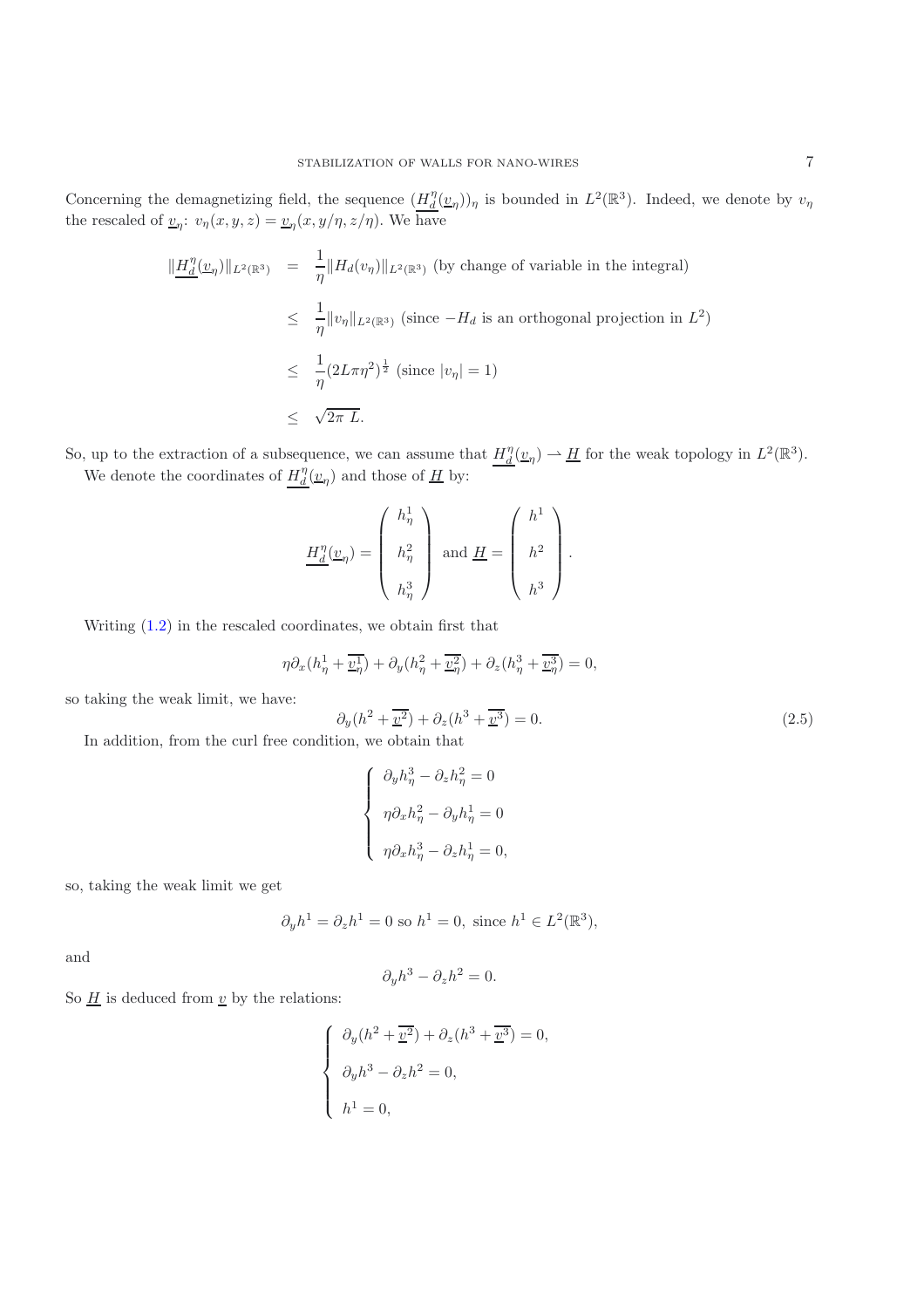that is for a fixed x,  $\underline{H}(x, \cdot)$  is defined from  $\underline{v}(x, \cdot)$  by the 2-d demagnetizing field. In the following lemma we calculate the 2-d demagnetizing field induced by a constantly magnetized 2-d disk.

**Lemma 2.2.** *Let*  $\xi = (\xi_2, \xi_3) \in \mathbb{R}^2$  *be a fixed vector. Let*  $V = (V^2, V^3) \in L^2(\mathbb{R}^2; \mathbb{R}^2)$  *such that* 

$$
\begin{cases} \operatorname{curl} \,{}_2D V := \partial_y V^3 - \partial_z V^2 = 0, \\ \operatorname{div} \,{}_2D(V + \overline{\xi}) := \partial_y (V^2 + \overline{\xi_2}) + \partial_z (V^3 + \overline{\xi_3}) = 0, \end{cases}
$$

*where*  $\overline{\xi}(y, z) = \xi \chi_{B(0,1)}(y, z)$  *(we denote by*  $\chi_{B(0,1)}$  *the characteristic function of*  $B(0,1)$ *). Then* 

$$
V(y,z) = \begin{cases} -\frac{1}{2}\xi \text{ if } (y,z) \in B_2(0,1), \\ \frac{1}{2} \frac{1}{(y^2+z^2)^2} \begin{pmatrix} \xi_2(y^2-z^2) + 2\xi_3 y z \\ -\xi_3(y^2-z^2) - 2\xi_2 y z \end{pmatrix} \text{ if } (y,z) \notin B_2(0,1), \end{cases}
$$
(2.6)

<span id="page-7-0"></span>*and*

$$
\int_{\mathbb{R}^2} |V|^2 \, \mathrm{d}y \mathrm{d}z = \frac{\pi}{2} |\xi|^2.
$$

*Proof.* We have (see [\[3](#page-19-10)] or [\[14](#page-20-1)]), for  $X = (y, z) \in \mathbb{R}^2$ :

$$
V(X) = \frac{1}{2\pi} \int_{Y \in \partial B_2(0,1)} \frac{X - Y}{|X - Y|^2} \xi \cdot \nu(Y) d\sigma(Y),
$$

where  $\nu$  is the unit normal on  $\partial B_2(0,1)$ .<br>Using complex potations, we write  $V(\mathcal{U})$ 

Using complex notations, we write  $V(X) = V^2(X) + iV^3(X)$ ,  $X = y + iz$ ,  $\xi = \xi_2 + i\xi_3$  and we have:

$$
V(X) = \frac{1}{2i\pi} \int_{z \in \mathcal{C}(0,1)} \frac{\xi + w^2 \overline{\xi}}{2\overline{X}w(w - \frac{1}{\overline{X}})} dw.
$$

If  $|X| < 1$ , the only pole is 0, and by the residue formula,  $V(X) = -\frac{1}{2}\xi$ . If  $|X| > 1$ , there are two poles, 0 and  $1/\bar{X}$ , and we obtain  $V(X) = \frac{1}{2}$ <br>In addition, by a direct calculation  $\frac{\bar{\xi}}{X^2}$  which is equivalent to  $(2.6)$ .

In addition, by a direct calculation, we obtain that:

$$
\int_{\mathbb{R}^2} |V(y, z)|^2 dydz = \frac{\pi}{2} |\xi|^2.
$$

We apply the previous lemma to calculate the weak limit  $H$ :

$$
\underline{H}(x,y,z) = \begin{cases}\n-\frac{1}{2} \begin{pmatrix} 0 \\
\frac{v^2}{2}(x) \\
\frac{v^3}{2}(x) \end{pmatrix} & \text{if } (y,z) \in B_2(0,1), \\
\frac{1}{2} \frac{1}{(y^2+z^2)^2} \begin{pmatrix} 0 \\
\frac{v^2(x)(y^2-z^2)-2v^3(x)yz}{-v^3(y^2-z^2)-2v^2yz} \end{pmatrix} & \text{if } (y,z) \notin B_2(0,1),\n\end{cases}
$$

and by a direct calculation,

$$
\int_{\mathbb{R}^3} |\underline{H}(x,y,z)|^2 dxdydz = \frac{\pi}{2} \int_{\mathbb{R}} (|\underline{v}^2(x)|^2 + |\underline{v}^3(x)|^2) dx.
$$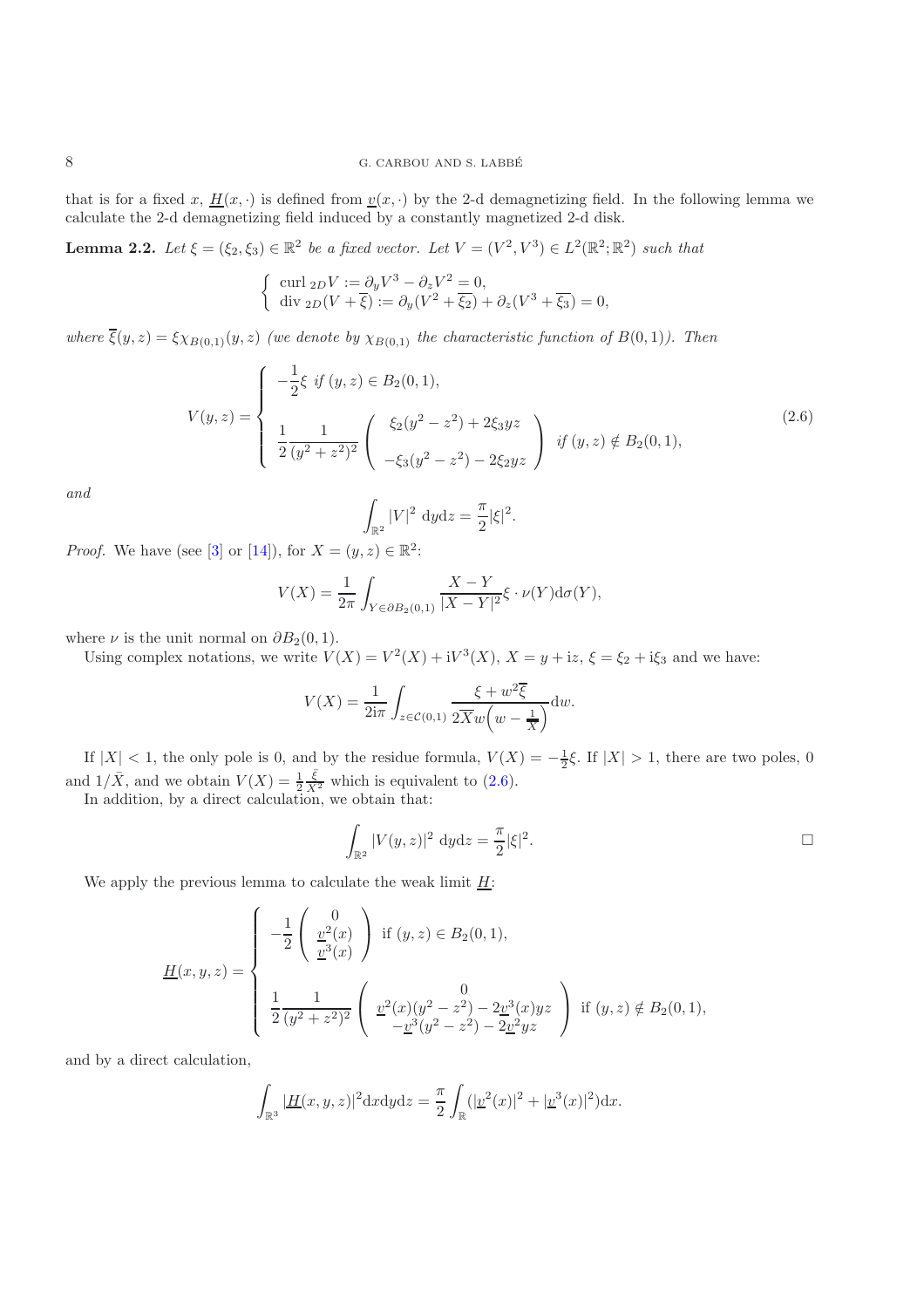We remark now that since  $-H_d$  is an orthogonal projection for the  $L^2$  inner product,

$$
\int_{\mathbb{R}^3} \left| \frac{H_d^{\eta}(\underline{v}_{\eta})}{\underline{d}} \right|^2 \, \mathrm{d}X = -\int_{\Omega_1} \underline{H_d^{\eta}(\underline{v}_{\eta})} \cdot \underline{v}_{\eta} \, \mathrm{d}X.
$$

Thus we can take the limit in this integral, and we obtain that:

$$
\int_{\mathbb{R}^3} \left| \underline{H_d^{\eta}}(\underline{v}_{\eta}) \right|^2 \, \mathrm{d}X \longrightarrow -\int_{\Omega_1} \underline{H} \cdot \underline{v} \, \mathrm{d}X = \int_{\mathbb{R}^3} \left| \underline{H} \right|^2 \, \mathrm{d}X.
$$

So, in fact,  $H_d^{\eta}(\underline{v}_{\eta})$  tends to  $\underline{H}$  strongly in  $L^2(\mathbb{R}^3)$ , and we obtain that

$$
\frac{\pi}{4} \int_{\mathbb{R}} (|\underline{v}^2(x)|^2 + |\underline{v}^3(x)|^2) dx = \liminf \frac{1}{2} \int_{\mathbb{R}^3} |\underline{H}_d^{\eta}(\underline{v}_\eta)|^2 dX.
$$

Therefore,

$$
\underline{\mathcal{E}}(\underline{v}) \le \liminf \underline{\mathcal{E}}_{\eta}(\underline{v}_{\eta}).
$$

(ii) Reconstruction. Let  $\underline{u}_0 \in \underline{H}^1(\Omega_1; S^2)$ . For  $\eta > 0$ , we define  $\underline{u}_\eta = \underline{u}_0$ . Then,

$$
\underline{\mathcal{E}}_{\eta}(\underline{u_{\eta}}) = \frac{A^2}{2} \int_{\Omega_1} |\partial_x \underline{u}_0|^2 \, \mathrm{d}X + \frac{1}{2} \int_{\mathbb{R}^3} \left| \underline{H_d^{\eta}}(\underline{u}_0) \right|^2 \, \mathrm{d}X - h_a \int_{\Omega_1} \underline{u}_0 \cdot e_1 \, \mathrm{d}X.
$$

As in the previous step, we have:

$$
\frac{1}{2}\int_{\mathbb{R}^3} \left|\underline{H_d^{\eta}(u_0)}\right|^2 \, \mathrm{d}X \longrightarrow \frac{\pi}{4} \int_{\Omega_1} \left(|\underline{u_0^2}|^2 + |\underline{u_0^3}|^2\right) \, \mathrm{d}X,
$$

that is

$$
\underline{\mathcal{E}}_{\eta}(\underline{u}_{\eta}) \longrightarrow \underline{\mathcal{E}}(\underline{u}_0).
$$

This theorem gives the behavior of minimizers for the one dimensional limit case: the limit energy, for  $u\in H^1(]-L,L[;S^2)$  is then  $\mathcal{E}(u)=\underline{\mathcal{E}}(u\cdot\chi_{B^2(0,1)})$ :

$$
\mathcal{E}(u) = \frac{\pi A^2}{2} \int_{]-L,L[} \left| \frac{du}{dx} \right|^2 dx + \frac{\pi}{4} \int_{]-L,L[} (|u_2|^2 + |u_3|^2) dx - h_a \pi \int_{]-L,L[} v \cdot e_1 dx,
$$

then, in order to find out the effective field, we write (see [\[11\]](#page-19-1)):

$$
H_e = -\frac{\mathrm{d}\mathcal{E}}{\mathrm{d}u},
$$

it is to say

$$
H_e = \pi A^2 \frac{\partial^2 u}{\partial x^2} - \frac{\pi}{2} (u_2 \ e_2 + u_3 \ e_3) + \pi h_a \ e_1.
$$

 $H_e = \pi A^2 \frac{\partial^2 u}{\partial x^2} - \frac{\pi}{2}$ <br>The boundary conditions for the minimizers are:

$$
\frac{\partial u}{\partial x} = 0 \text{ at } x = -L \text{ and } x = L,
$$

since we minimize the energy without Dirichlet boundary conditions.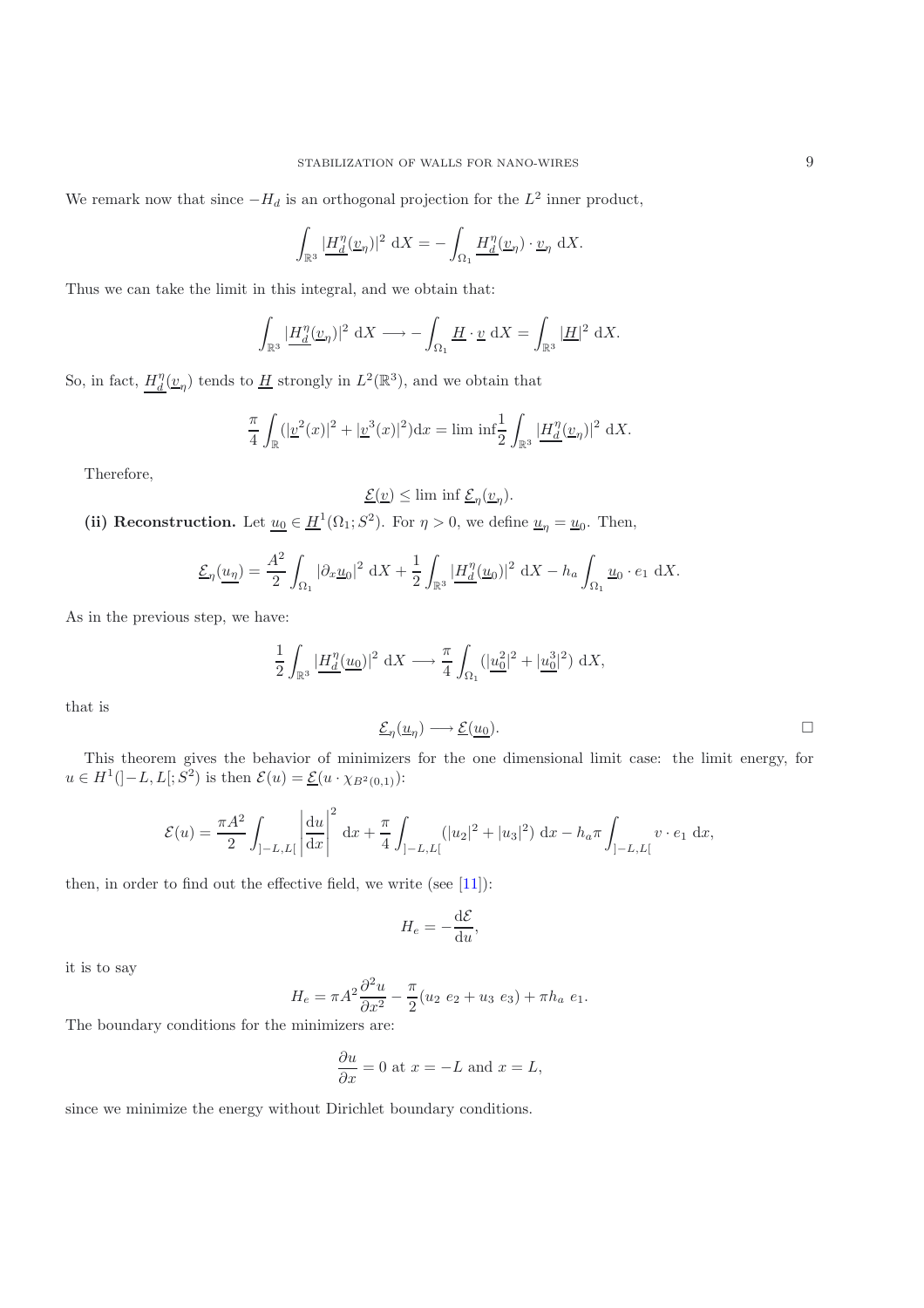#### 10 G. CARBOU AND S. LABBE´

Then, the limit dynamic system is obtain using the Landau Lifschitz combined with the new effective field  $H_e$ .

We perform the following rescaling in time  $t' = \frac{\pi}{2}t$  and in space  $x' = x/A\sqrt{2}$ , we denote by  $h'_a = 2h_a$  the called applied field. The resulting rescaled system is then given by (1.3) as we expected rescaled applied field. The resulting rescaled system is then given by [\(1.3\)](#page-1-0) as we expected.

# 3. Existence of canonical wall profiles

In this section we are interested in characterizing equilibrium states of the magnetization in a finite nano-wire when  $h = 0$ , it is to say when there is no external magnetic field. The constant stable solutions are those equal to  $-e_1$  or  $e_1$ , since the demagnetizing field behaves like a  $\mathbb{R}e_1$  easy axes anisotropic field. We are interested in profiles describing one wall connecting a left hand side <sup>−</sup>e<sup>1</sup> domain to a right hand side <sup>e</sup><sup>1</sup> domain. So, *a priori*, we look for solutions which can be written as:

$$
\begin{pmatrix}\n\sin \theta_0 \\
\cos \theta_0 \cos \tau \\
\cos \theta_0 \sin \tau\n\end{pmatrix}
$$

where  $\theta_0$  is a non decreasing map from  $\left[-\frac{L}{A\sqrt{2}}, \frac{L}{A\sqrt{2}}\right]$  into R satisfying  $\theta_0\left(-\frac{L}{A\sqrt{2}}\right) < 0 < \theta_0\left(\frac{L}{A\sqrt{2}}\right)$ . If we write the energy of such a profile, we obtain:

$$
\mathcal{E}(\theta_0, \tau) = \frac{1}{2} \int_{-\frac{L}{A\sqrt{2}}}^{-\frac{L}{A\sqrt{2}}} \left( |\theta'_0|^2 + |\tau'|^2 \cos^2 \theta_0 \right) + \frac{1}{2} \int_{-\frac{L}{A\sqrt{2}}}^{-\frac{L}{A\sqrt{2}}} |\cos^2 \theta_0|^2.
$$

So in order to decrease the energy, we obtain minimizing walls assuming that  $\tau' = 0$ , that is for constant  $\tau$ . Without loss of generality (by rotational invariance), we assume that  $\tau = 0$ . Therefore, we look for wall profiles which can be written as follows:

$$
M_0(x) = \begin{pmatrix} \sin \theta_0 \\ \cos \theta_0 \\ 0 \end{pmatrix}, \ \forall x \in \left] -\frac{L}{A\sqrt{2}}, \frac{L}{A\sqrt{2}} \right[,
$$

where  $\theta_0$  is a non decreasing map from  $\left[-\frac{L}{A\sqrt{2}}, \frac{L}{A\sqrt{2}}\right]$  into R satisfying  $\theta_0\left(-\frac{L}{A\sqrt{2}}\right) < 0 < \theta_0\left(\frac{L}{A\sqrt{2}}\right)$ , and such that  $M_0$  is a stationary solution to [\(1.3\)](#page-1-0). In fact, we want  $M_0$  to verify:

$$
-M_0 \wedge H_e - M_0 \wedge (M_0 \wedge H_e) = 0, \ \forall x \in \left] -\frac{L}{A\sqrt{2}}, \frac{L}{A\sqrt{2}} \right[,
$$

with

$$
H_e = \frac{\partial^2 M_0}{\partial x^2} - \cos \theta_0 \ e_2,
$$

<span id="page-9-0"></span>then, one has the following relation

$$
-\theta_0'' - \sin\theta_0 \cos\theta_0 = 0, \forall x \in \left] -\frac{L}{A\sqrt{2}}, \frac{L}{A\sqrt{2}} \right[,
$$
\n(3.1)

with on the boundary

<span id="page-9-1"></span>
$$
\theta_0' \left( -\frac{L}{A\sqrt{2}} \right) = \theta_0' \left( \frac{L}{A\sqrt{2}} \right) = 0. \tag{3.2}
$$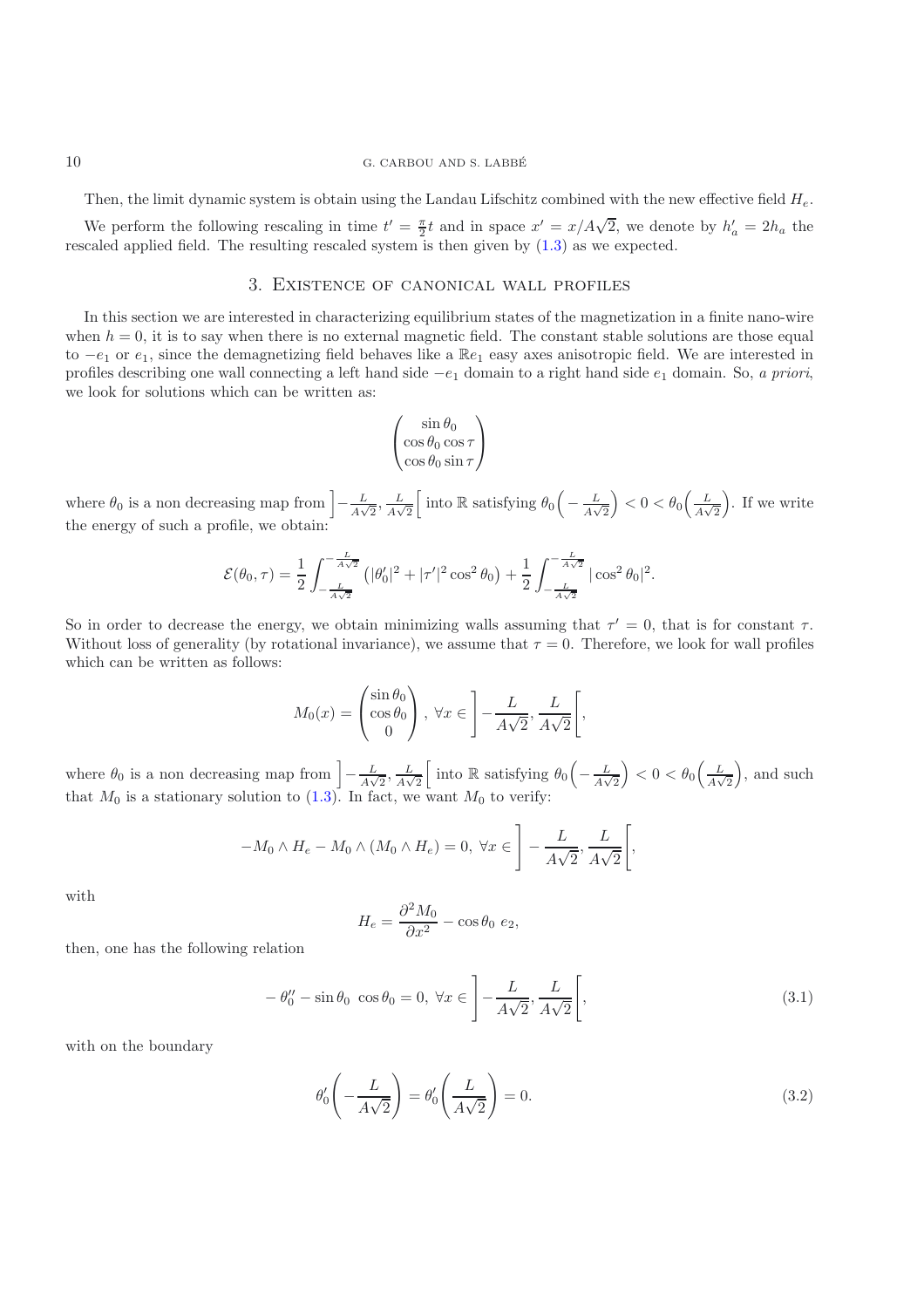Setting  $\gamma_0 = \theta_0(\frac{L}{A\sqrt{2}})$  ( $\gamma_0$  is supposed to be non negative, that is we look for a non decreasing solution  $\theta_0$ ), we have, integrating the equation  $(3.1)$  and using  $(3.2)$ :

<span id="page-10-0"></span>
$$
(\theta_0')^2 + \sin^2 \theta_0 = \sin^2 \gamma_0. \tag{3.3}
$$

The length of the nano-wire has to be such that the function  $\theta_0$  goes from  $-\gamma_0$  to  $\gamma_0$ . From formula [\(3.3\)](#page-10-0), we deduce the length:

$$
\ell(\gamma_0) = \int_{-\gamma_0}^{\gamma_0} \frac{\mathrm{d}\theta}{\sqrt{\sin^2 \gamma_0 - \sin^2 \theta}}.
$$

Using the length expression computed above, we prove now Theorem [1.2.](#page-2-1)

*Proof.* In order to ensure the existence of an equilibrium state as defined above, we must verify that there exists  $\gamma_0 \in ]0, \pi/2[$  such that  $\ell(\gamma_0) = 2 \frac{2}{\Lambda \sqrt{2}}$  (the case  $\gamma_0 = \pi/2$  corresponds to the constant solution  $M_2 = -e_1$ , which does not describe a wall). First of all, one has

$$
\ell(\gamma_0) = 2 \int_0^1 \frac{\gamma_0}{\sqrt{\sin^2 \gamma_0 - \sin^2 u \gamma_0}} \mathrm{d}u,
$$

we then see that

$$
\lim_{\gamma_0 \to \frac{\pi}{2}} \ell(\gamma_0) = +\infty.
$$

Let us prove that  $\ell$  is a non decreasing map. We denote by

$$
F(\gamma, u) = \frac{\gamma}{(\sin^2 \gamma - \sin^2 u \gamma)^{\frac{1}{2}}}
$$

so that

$$
\ell(\gamma) = 2 \int_0^1 F(\gamma, u) \mathrm{d}u.
$$

For  $u \in [0, 1]$ , we have

$$
\frac{\partial F}{\partial \gamma} = \frac{1}{(\sin^2 \gamma - \sin^2 u \gamma)^{\frac{3}{2}}} (g(\gamma) - g(u\gamma))
$$

with  $g(\tau) = \sin \tau (\sin \tau - \tau \cos \tau)$ .

We remark that for  $\tau \in [0, \pi/2], \tau \mapsto \sin \tau$  is increasing,  $\tau \mapsto -\tau \cos \tau$  is increasing, and  $(\sin \tau - \tau \cos \tau)$ remains non negative, so g is an increasing map on  $[0, \pi/2]$ . Hence for  $\gamma \in [0, \pi/2]$  and for  $u \in [0, 1], g(\gamma) - g(u\gamma)$ is non negative, therefore for  $u \in [0,1[,\gamma \mapsto F(\gamma,u)]$  is non decreasing, that is  $\ell$  is strictly increasing on  $[0,\frac{\pi}{2}]$ .<br>Then the comparison could be done at the limit  $\infty = 0$ .

Then, the comparison could be done at the limit  $\gamma_0 = 0$ :

$$
\lim_{\gamma_0 \to 0} \ell(\gamma_0) = \lim_{\gamma_0 \to 0} \int_{-1}^1 \frac{\gamma_0}{\sin \gamma_0} \frac{du}{\sqrt{1 - \frac{\sin^2(u \gamma_0)}{\sin^2 \gamma_0}}}
$$

$$
= \int_{-1}^1 \frac{du}{\sqrt{1 - u^2}}
$$

$$
= \pi,
$$

then, we require that  $2\frac{2}{A\sqrt{2}}$  $> \pi$ .

**Remark 3.1.** In the case of nanowires, in order to describe a wall, the magnetization must point out the domain so we are in presence of a Bloch type wall (see [\[18](#page-20-7)]).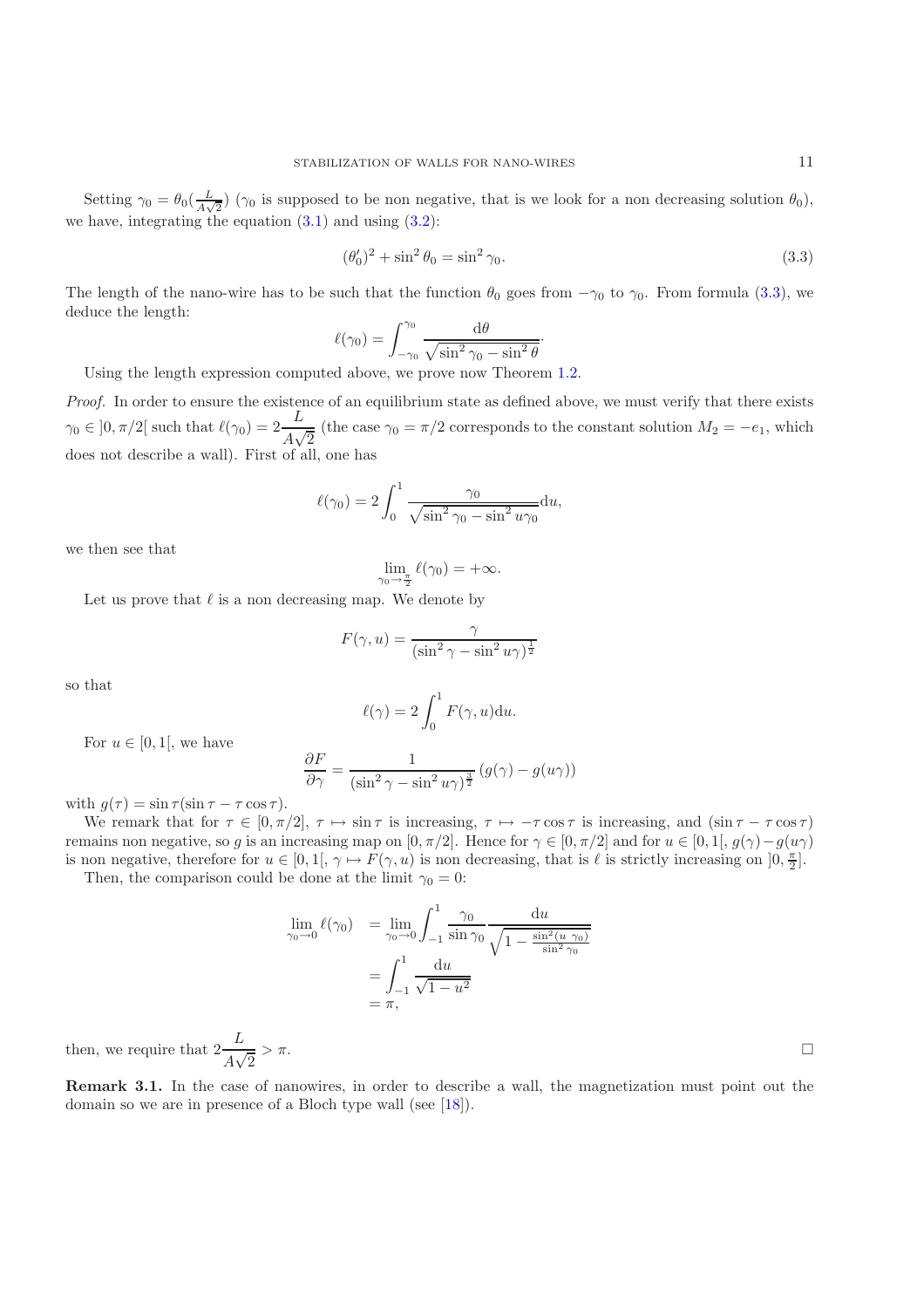#### 4. Linear unstability of canonical wall profiles without applied field

Let us consider L, A and  $\theta_0 > 0$  given by Theorem [1.2.](#page-2-1) We denote by  $M_0$  the canonical wall profile

$$
M_0(x) = \begin{pmatrix} \sin \theta_0(x) \\ \cos \theta_0(x) \\ 0 \end{pmatrix}.
$$

This profile is a static solution to [\(1.3\)](#page-1-0) with  $h_a = 0$ . We aim to calculate the linearized equation of (1.3) around  $M_0$ . In order to calculate this linearization taking into account that we are only interested in the perturbations of  $M_0$  satisfying the constraint  $|m| = 1$ , we describe the small perturbations of  $M_0$  as follows:

$$
m(t,x) = r_1 M_1 + r_2 M_2 + \sqrt{1 - r_1^2 - r_2^2} M_0,
$$

<span id="page-11-1"></span>where the mobile frame  $(M_0(x), M_1(x), M_2)$  is given by

$$
M_0(x) = \begin{pmatrix} \sin \theta_0(x) \\ \cos \theta_0(x) \\ 0 \end{pmatrix}, M_1(x) = \begin{pmatrix} -\cos \theta_0(x) \\ \sin \theta_0(x) \\ 0 \end{pmatrix}, M_2(x) = \begin{pmatrix} 0 \\ 0 \\ 1 \end{pmatrix},
$$
(4.1)

for  $x \in \left]-\frac{L}{A\sqrt{2}}, \frac{L}{A\sqrt{2}}\right[$ .

The new unknown is now  $r = (r_1, r_2)$  taking its values into  $\mathbb{R}^2$  and the profile  $M_0$  corresponds to  $r = 0$ . We rewrite the Landau-Lifschitz system [\(1.3\)](#page-1-0) in the unknown r and we linearize this new equation around  $r = 0$ . In the new unknowns, the effective field writes:

<span id="page-11-0"></span>
$$
H_e = g_0 M_0 + (2\theta'_0 \partial_x r_1 + r_1 \theta''_0 - \cos \theta_0 \sin \theta_0 r_1) M_0
$$
  
+ 
$$
(\partial_{xx} r_1 + \cos^2 \gamma_0 r_1) M_1 + \partial_{xx} r_2 M_2 + \text{non linear terms}
$$

where

$$
g_0 = \sin^2 \theta_0 - (\theta'_0)^2.
$$
\n(4.2)

After tedious calculations, we obtain the following linearized equation:

$$
\partial_t r = J\left(\frac{(\mathcal{L} - \cos^2 \gamma_0) r_1}{\mathcal{L} r_2}\right),\,
$$

with

- $J = \begin{pmatrix} -1 & -1 \\ 1 & -1 \end{pmatrix}$ 1 −1
- $\gamma_0 = \theta_0(L/A\sqrt{2});$
- $\mathcal{L}r_i = -\partial_{xx}r_i + g_0r_i$ , where  $g_0$  is given by [\(4.2\)](#page-11-0).

 $\bigg),$ 

<span id="page-11-2"></span>The linear unstability of the wall structure computed in the previous section is given by the study of the operator L.

**Proposition 4.1.** L *is a linear, positive operator. Its first eigenvalue,* 0*, is associated to the eigenfunction*  $\cos \theta_0$  *and its second eigenvalue,* 1*, is associated to the eigenfunction*  $\sin \theta_0$ *.* 

*Proof.* We set:  $f = \theta_0' \tan \theta_0$ , then

$$
\mathcal{L} = \ell^* \ell, \text{ where } \ell = \partial_x + f,
$$

then, we can conclude that  $\mathcal L$  is a positive operator and that  $\cos\theta_0$  is in the kernel of  $\mathcal L$ . Thus 0 is the first eigenvalue of  $\mathcal L$  and  $\text{Ker } \mathcal L = \mathbb R \cos \theta_0$ eigenvalue of  $\mathcal L$  and Ker  $\mathcal L = \mathbb R \cos \theta_0$ .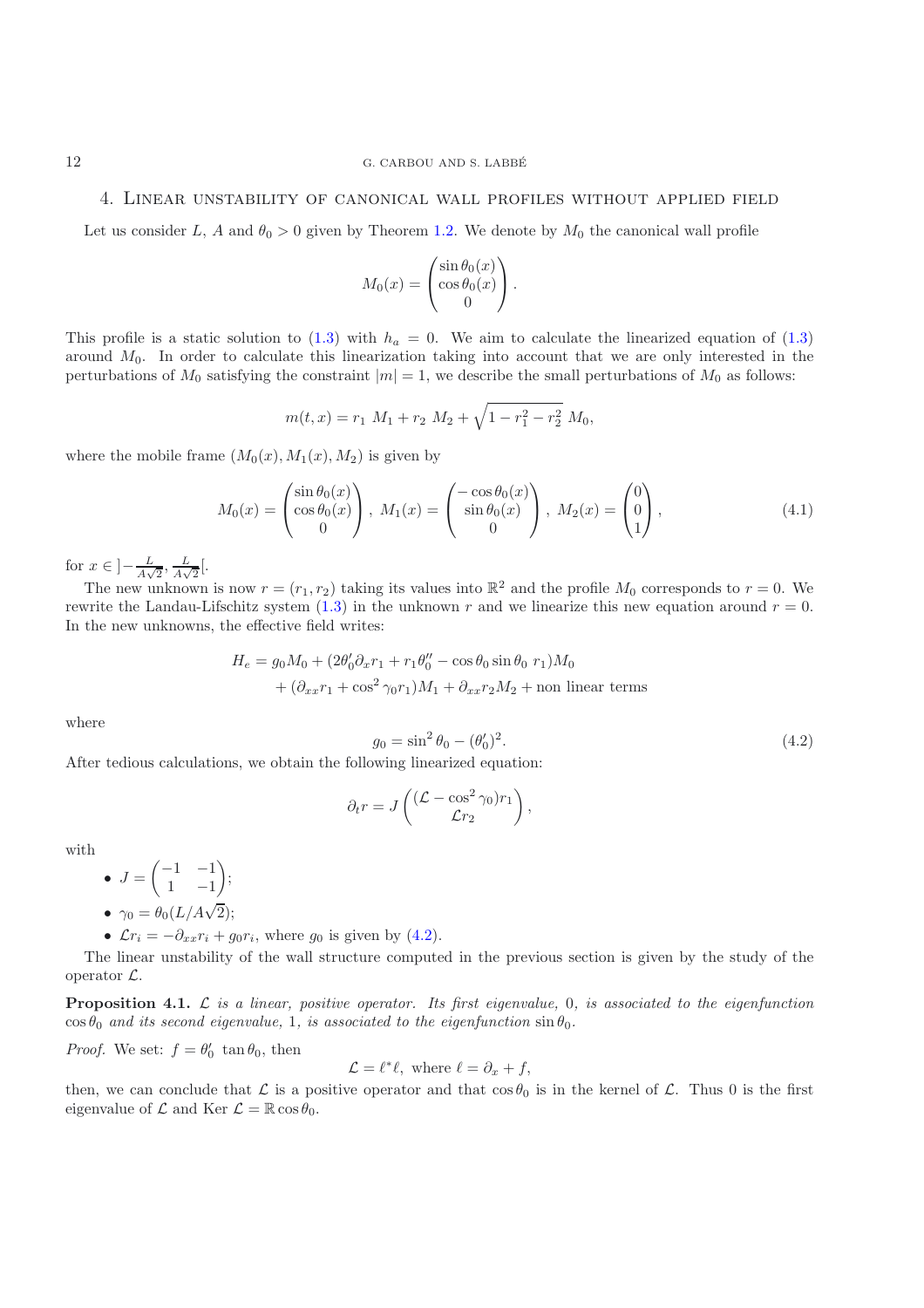Furthermore, we have:

$$
\mathcal{L}(\sin \theta_0) = \sin \theta_0,
$$

it is to say that 1 is an eigenvalue of  $\mathcal L$  associated to the eigenfunction  $\sin \theta_0$ . In addition we remark that  $\sin \theta_0$  vanishes once in the domain, so by Sturm-Liouville theorem, 1 is the second eigenvalue of  $\mathcal L$ vanishes once in the domain, so by Sturm-Liouville theorem, 1 is the second eigenvalue of  $\mathcal{L}$ .

We can now prove Theorem [1.3.](#page-2-2)

*Proof.* We first remark that by definition of the canonical profile, then  $\gamma_0 < \pi/2$ . Indeed  $\gamma_0 = \pi/2$  should imply that  $\theta_0$  is constant equal to  $\pi/2$  and does not satisfy the condition  $\theta_0(-L/\sqrt{2}A) < 0$ . This case corresponds to the case  $M_0 \equiv e_1$ , which is a stable (but constant) configuration.

From the previous proposition, since  $-\cos^2 \gamma_0 < 0$ , we conclude that  $\mathcal{L} - \cos^2 \gamma_0$  has one strictly negative reproduce then zero is unstable for the linearized of (1.3) around  $M_0$ eigenvalue, then, zero is unstable for the linearized of  $(1.3)$  around  $M_0$ .

#### 5. Stabilization of walls

Now, we discuss the stabilization of  $M_0$  by the command  $H_a$  (the applied field). We recall that we introduced the following command:

$$
h_a = h_a(m) = \frac{-A}{\sqrt{2}L} \int_{-\frac{L}{A\sqrt{2}}}^{\frac{L}{A\sqrt{2}}} m_1(t, s) \, ds.
$$

We want to prove that the profile  $M_0$  is a stable stationary solution for the following system:

<span id="page-12-0"></span>
$$
\begin{cases}\n\frac{\partial m}{\partial t} = -m \wedge H_e - m \wedge (m \wedge H_e), \\
\frac{\partial m}{\partial x} \left( -\frac{L}{A\sqrt{2}} \right) = \frac{\partial m}{\partial x} \left( \frac{L}{A\sqrt{2}} \right) = 0, \\
H_e = \frac{\partial^2 m}{\partial x^2} - m_2 e_2 - m_3 e_3 + h_a(m) e_1.\n\end{cases}
$$
\n(5.1)

*Proof.* To start with, let us introduce the wall canonical profile  $M_0 = (\sin \theta_0, \cos \theta_0, 0)$  given in Theorem [1.2.](#page-2-1) We recall that

$$
\theta_0^{\prime\prime} + \sin \theta_0 \cos \theta_0 = 0,
$$

$$
\theta' \left( -\frac{L}{A\sqrt{2}} \right) = \theta' \left( \frac{L}{A\sqrt{2}} \right) = 0.
$$

Furthermore, on  $\left[-\frac{L}{A\sqrt{2}}, \frac{L}{A\sqrt{2}}\right]$ ,

$$
\cos^2 \theta_0 - (\theta'_0)^2 = \cos^2 \gamma_0,
$$

where  $\gamma_0 = \theta_0(\frac{L}{A\sqrt{2}})$ . In addition, we remark that  $\theta_0$  is an odd map.

Since  $h_a(M_0) = 0$  (as  $\theta_0$  is odd), we remark that  $M_0$  is a stationary solution of [\(5.1\)](#page-12-0).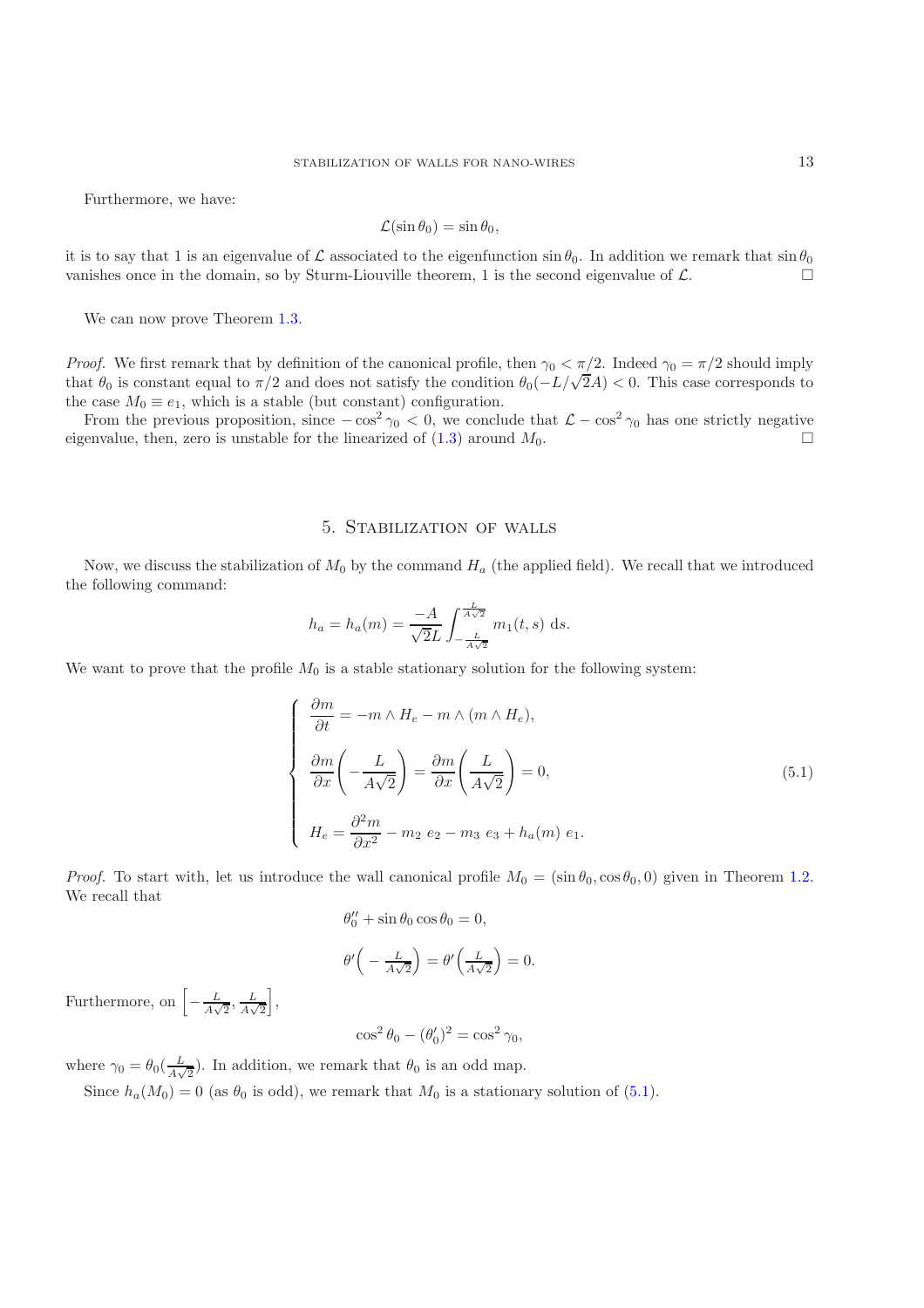#### 5.1. **First step: moving frame**

As in the previous section, in the spirit of  $[8]$  $[8]$ , we will describe the problem in the moving frame

$$
(M_0(x), M_1(x), M_2),
$$

given by  $(4.1)$ .

We write the solutions to  $(5.1)$  as:

$$
m(t,x) = M_0(x) + r_1(t,x)M_1(x) + r_2(t,x)M_2 + \nu(r(t,x))M_0(x)
$$

where  $\nu(r) = \sqrt{1 - r_1^2 - r_2^2} - 1$ . In this moving frame, we get

$$
H_e = (g_0 + a_0)M_0 + (a_1 + \tilde{a}_1)M_1 + a_2M_2
$$

with

$$
g_0 = \sin^2 \theta_0 - (\theta'_0)^2
$$
  
\n
$$
a_0 = 2\theta'_0 \partial_x r_1 + r_1 \theta''_0 - \cos \theta_0 \sin \theta_0 \ r_1 + \partial_{xx} \nu - \nu (\theta'_0)^2 + \nu \sin^2 \theta_0 + h(r) \sin \theta_0,
$$
  
\n
$$
a_1 = \partial_{xx} r_1 + \cos^2 \gamma_0 r_1 - S(r_1) \cos \theta_0,
$$
  
\n
$$
\tilde{a}_1 = -2\partial_x \nu \theta'_0 - \varphi(r) \cos \theta_0,
$$
  
\n
$$
a_2 = \partial_{xx} r_2,
$$

where

$$
S(r_1) = \frac{A}{\sqrt{2}L} \int_{-\frac{L}{A\sqrt{2}}}^{\frac{L}{A\sqrt{2}}} r_1 \cos \theta_0 \, ds, \quad \varphi(r) = -\frac{A}{\sqrt{2}L} \int_{-\frac{L}{A\sqrt{2}}}^{\frac{L}{A\sqrt{2}}} \nu(r) \sin \theta_0 \, ds,
$$

and  $h(r) = S(r_1) + \varphi(r)$ .

Using these coordinates in the Landau-Lifschitz equation  $(3.2)$  and projecting on  $M_1$  and  $M_2$  yield:

<span id="page-13-0"></span>
$$
\partial_t r = \Lambda r + F(x, r, \partial_x r, \partial_{xx} r), \tag{5.2}
$$

where

 $\Lambda r = \begin{pmatrix} -1 & -1 \\ 1 & -1 \end{pmatrix}$ 1 −1  $\left\langle \frac{\tilde{\mathcal{L}}_1(r_1)}{\mathcal{L}(r_2)} \right\rangle$  $\mathcal{L}(r_2)$  $\setminus$ 

with

 $\mathcal{L} = -\partial_{xx} + g_0,$  $\tilde{\mathcal{L}}_1 = \mathcal{L} - \cos^2 \gamma_0 + \cos \theta_0 S,$ 

and where the non linear part  $F$  is given by

$$
F(x,r,\partial_x r,\partial_{xx} r) = F_1(r)\partial_{xx} r + F_2(r)(\partial_x r,\partial_x r) + F_3(x,r)\partial_x r + F_4(r) + F_5(r),
$$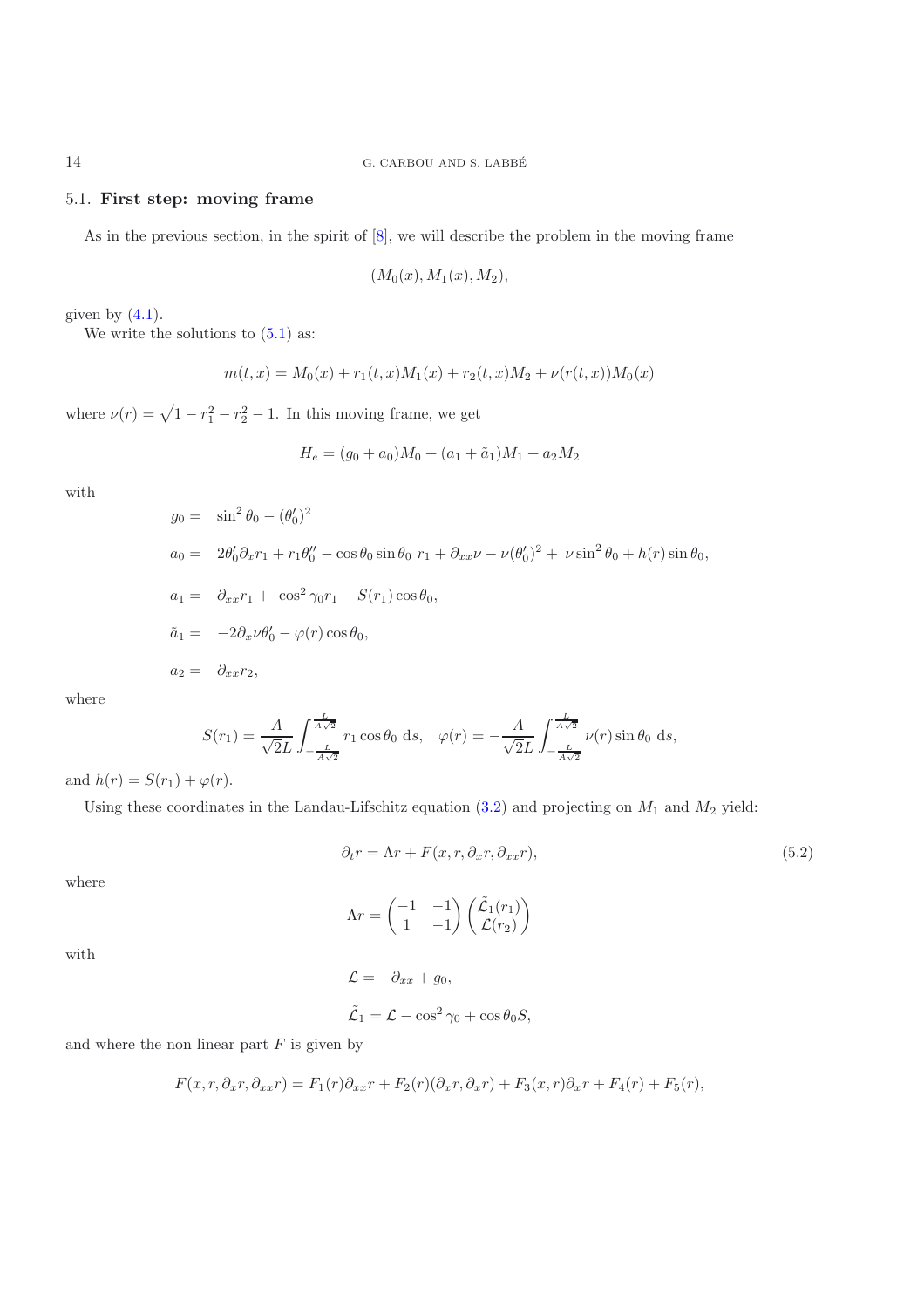with

•  $F_1 \in C^{\infty}(\mathbb{R}^2; \mathcal{M}_2(\mathbb{R}))$ :

$$
F_1(r) = \begin{pmatrix} (r_2)^2 + (\nu(r))^2 + 2\nu(r) & \nu(r) - r_1r_2 \\ r_1r_2 - \nu(r) & (r_1)^2 + (\nu(r))^2 + 2\nu(r) \end{pmatrix} + \begin{pmatrix} -r_1 - r_2 - \nu(r)r_1 \\ r_1 - r_2 - \nu(r)r_2 \end{pmatrix} \nu'(r);
$$

•  $F_2 \in C^{\infty}(\mathbb{R}^2; \mathcal{L}_2(\mathbb{R}^2; \mathbb{R}^2))$ :

$$
F_2(r)(\partial_x r, \partial_x r) = \begin{pmatrix} -r_1 - r_2 - \nu(r)r_1 \\ r_1 - r_2 - \nu(r)r_2 \end{pmatrix} \nu''(r)(\partial_x r, \partial_x r);
$$

• 
$$
F_3 \in C^{\infty} \Biggl( \Biggl[ -\frac{L}{A\sqrt{2}}, \frac{L}{A\sqrt{2}} \Biggr] \times \mathbb{R}^2; \mathcal{L}(\mathbb{R}^2; \mathbb{R}^2) \Biggr):
$$
  
\n
$$
F_3(x, r) \partial_x r = 2\theta'_0(x) \begin{pmatrix} -r_1 - r_2 - \nu(r)r_1 \\ r_1 - r_2 - \nu(r)r_2 \end{pmatrix} \partial_x r_1
$$
\n
$$
-2\theta'_0(x) \begin{pmatrix} (r_2)^2 + (\nu(r))^2 + 2\nu(r) + 1 \\ r_1r_2 - \nu(r) - 1 \end{pmatrix} \nu'(r)(\partial_x r);
$$
\n•  $F_4(r) \in C^{\infty} \Biggl( \Biggl[ -\frac{L}{A\sqrt{2}}, \frac{L}{A\sqrt{2}} \Biggr] \times \mathbb{R}^2; \mathbb{R}^2 \Biggr):$ 

$$
A(r) \in C^{\infty} \left( \left[ -\frac{L}{A\sqrt{2}}, \frac{L}{A\sqrt{2}} \right] \times \mathbb{R}^{2}; \mathbb{R}^{2} \right):
$$
  
\n
$$
F_{4}(r) = (\cos^{2} \gamma_{0} r_{1}) \left( \frac{(r_{2})^{2} + (\nu(r))^{2} + 2\nu(r)}{r_{1}r_{2} - \nu(r)} \right) - g_{0}\nu(r) \left( \frac{r_{1}}{r_{2}} \right)
$$
  
\n
$$
+ ((\theta_{0}'' - \cos \theta_{0} \sin \theta_{0})r_{1} + g_{0}\nu(r)) \left( \frac{-r_{1} - r_{2} - \nu(r)r_{1}}{r_{1} - r_{2} - \nu(r)r_{2}} \right);
$$

•  $F_5$  is given by

$$
F_5(r) = -h(r)\cos\theta_0 \begin{pmatrix} (r_2)^2 + (\nu(r))^2 + 2\nu(r) \ r_1r_2 - \nu(r) \end{pmatrix} - \varphi(r)\cos\theta_0 \begin{pmatrix} 1 \ -1 \end{pmatrix}
$$

$$
+ h(r)\sin\theta_0 \begin{pmatrix} -r_1 - r_2 - \nu(r)r_1 \ r_1 - r_2 - \nu(r)r_2 \end{pmatrix}.
$$

**Remark 5.1.** The command h makes the linear part of [\(5.2\)](#page-13-0) positive. Indeed, on one hand, we know that  $\zeta > 0$  with Ker  $\zeta = \mathbb{R} \cos \theta_0$ . On the other hand,  $\tilde{\zeta} = \zeta + \cos \theta_0 S = \cos^2 \zeta_0$ . On  $\mathbb{R} \cos \theta_0 = \cos \theta_0 S = \cos \$  $\mathcal{L} \geq 0$  with Ker  $\mathcal{L} = \mathbb{R} \cos \theta_0$ . On the other hand,  $\tilde{\mathcal{L}}_1 = \mathcal{L} + \cos \theta_0 S - \cos^2 \gamma_0$ . On  $\mathbb{R} \cos \theta_0$ ,  $\tilde{\mathcal{L}}_1 \cos \theta_0 = \alpha_0 \cos \theta_0$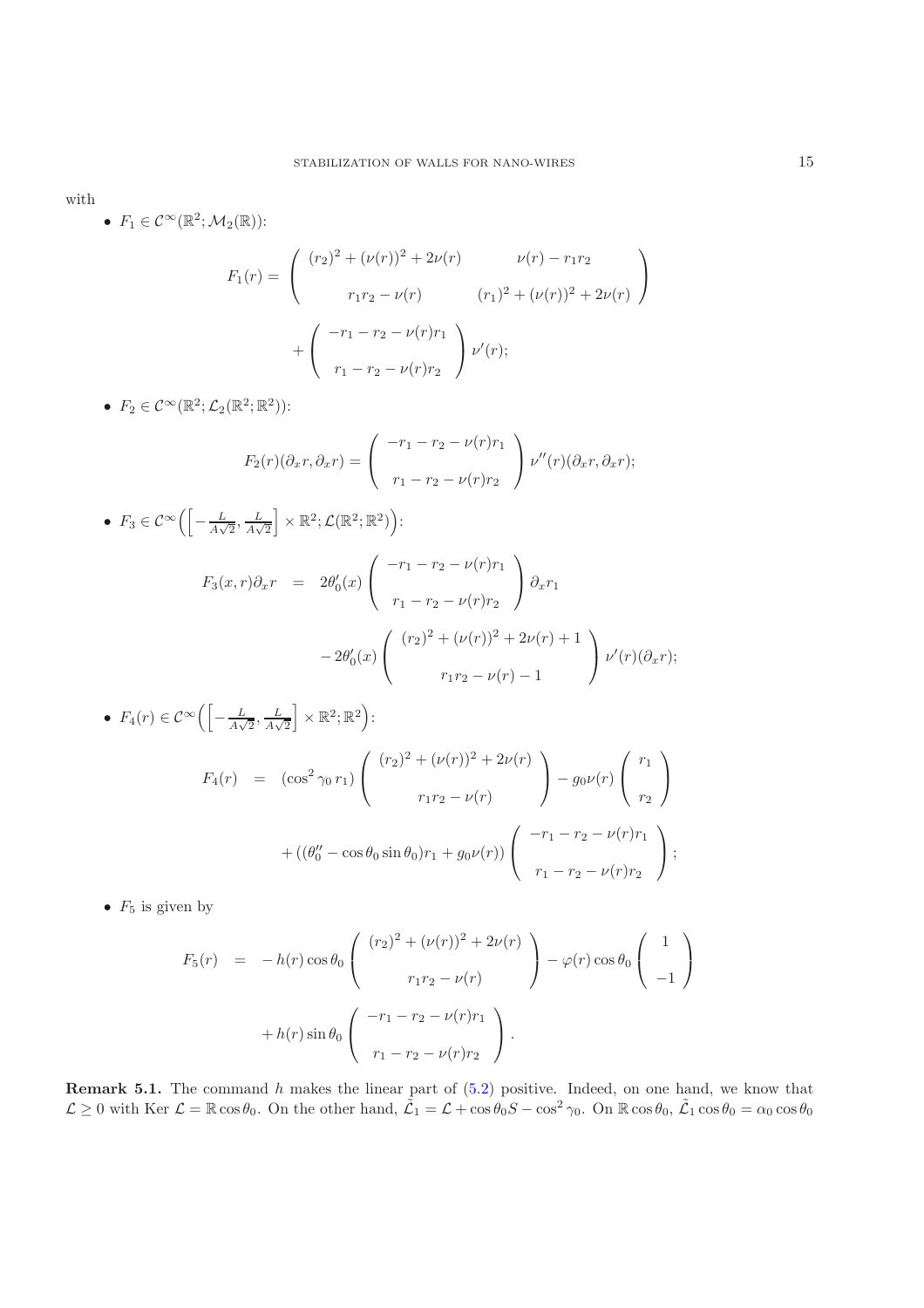with

$$
\alpha_0 = \frac{A}{\sqrt{2}L} \int_{-\frac{L}{A\sqrt{2}}}^{\frac{L}{A\sqrt{2}}} \cos^2 \theta_0(x) dx - \cos^2 \gamma_0 > 0
$$
\n(5.3)

since for  $x \in \left] -\frac{L}{A\sqrt{2}}, \frac{L}{A\sqrt{2}} \right[$ ,  $\cos^2 \theta_0(x) > \cos^2 \gamma_0$ , and on  $(\mathbb{R} \cos \theta_0)^{\perp}$ ,

$$
\tilde{\mathcal{L}}_1|_{(\cos\theta_0)^\perp} = \mathcal{L} - \cos^2\gamma_0 \ge 1 - \cos^2\gamma_0
$$

since  $\mathcal{L} \geq 1$  on  $(\mathbb{R} \cos \theta_0)^{\perp}$  (see Prop. [4.1\)](#page-11-2).

### 5.2. **Second step**

#### 5.2.1. *New unknown*

The Landau Lifschitz equation [\(1.3\)](#page-1-0) is invariant by rotation around the wire axis, so we can build a one parameter family of static solutions for [\(5.2\)](#page-13-0).

For  $\tau \in \mathbb{R}$  let us introduce the rotation around the x-axis given by

$$
\rho_{\tau} = \left( \begin{array}{ccc} 1 & 0 & 0 \\ 0 & \cos \tau & -\sin \tau \\ 0 & \sin \tau & \cos \tau \end{array} \right).
$$

We denote  $M_{\tau}(x) = \rho_{\tau} M_0(x)$ , and  $R_{\tau}$  its projection on the moving frame:

<span id="page-15-1"></span>
$$
R_{\tau}(x) = \begin{pmatrix} M_{\tau}(x) \cdot M_1(x) \\ M_{\tau}(x) \cdot M_2(x) \end{pmatrix} = \begin{pmatrix} \cos \theta_0(x) \sin \theta_0(x) (\cos \tau - 1) \\ \cos \theta_0(x) \sin \tau \end{pmatrix}
$$

Since  $M_{\tau}$  is solution to [\(5.1\)](#page-12-0),  $R_{\tau}$  is a static solution of [\(5.2\)](#page-13-0), that is

$$
\Lambda R_{\theta} + F(x, R_{\theta}, \partial_x R_{\theta}, \partial_{xx} R_{\theta}) = 0.
$$
\n(5.4)

Now in order to avoid the problems due to the zero eigenvalue of  $\Lambda$ , we describe r in the new coordinates  $(\tau, \sigma, W)$  defined by

$$
r(t,x) = R_{\tau(t)}(x) + \sigma(t) \begin{pmatrix} \cos \theta_0(x) \\ 0 \end{pmatrix} + W(t,x), \tag{5.5}
$$

<span id="page-15-0"></span>where  $(\tau,\sigma) \in \mathcal{C}^1(\mathbb{R}^+;\mathbb{R}^2)$  and  $W \in \mathcal{C}^1(\mathbb{R}^+;H^2)$  such that both coordinates of W are in  $(\mathbb{R} \cos \theta_0)^{\perp}$ .

Indeed, as in [\[12\]](#page-20-8), we can prove that for a given  $r \in H^2(-\frac{L}{A\sqrt{2}}, \frac{L}{A\sqrt{2}})$  in a neighbourhood of 0, there exists a unique  $(\tau, \sigma, W) \in \mathbb{R} \times \mathbb{R} \times \mathcal{W}$  such that

$$
\rho = R_{\theta} + \sigma \left( \begin{array}{c} \cos \theta_0 \\ 0 \end{array} \right) + W,
$$

<span id="page-15-2"></span>where W is the set of the  $W = \begin{pmatrix} W_1 \ W_2 \end{pmatrix} \in H^2$  satisfying the homogeneous Neumann Boundary condition  $W_2$ <del>ິ</del>∴  $\frac{\partial W}{\partial x}\Bigg($  $-\frac{B}{4}$  $\frac{L}{A\sqrt{2}}$  $\setminus$  $=\frac{\sigma}{\Omega_{\infty}}$  $\frac{\partial W}{\partial x}\Bigg($ L  $\frac{L}{A\sqrt{2}}$  $\setminus$ = 0 and the orthogonality condition:  $\int \frac{L}{A\sqrt{2}}$  $-\frac{L}{A\sqrt{2}}W_1(x)\cos\theta_0(x)dx =$  $\int \frac{L}{A\sqrt{2}}$  $\int_{-\frac{L}{A\sqrt{2}}}^{\infty} W_2(x) \cos \theta_0(x) dx = 0.$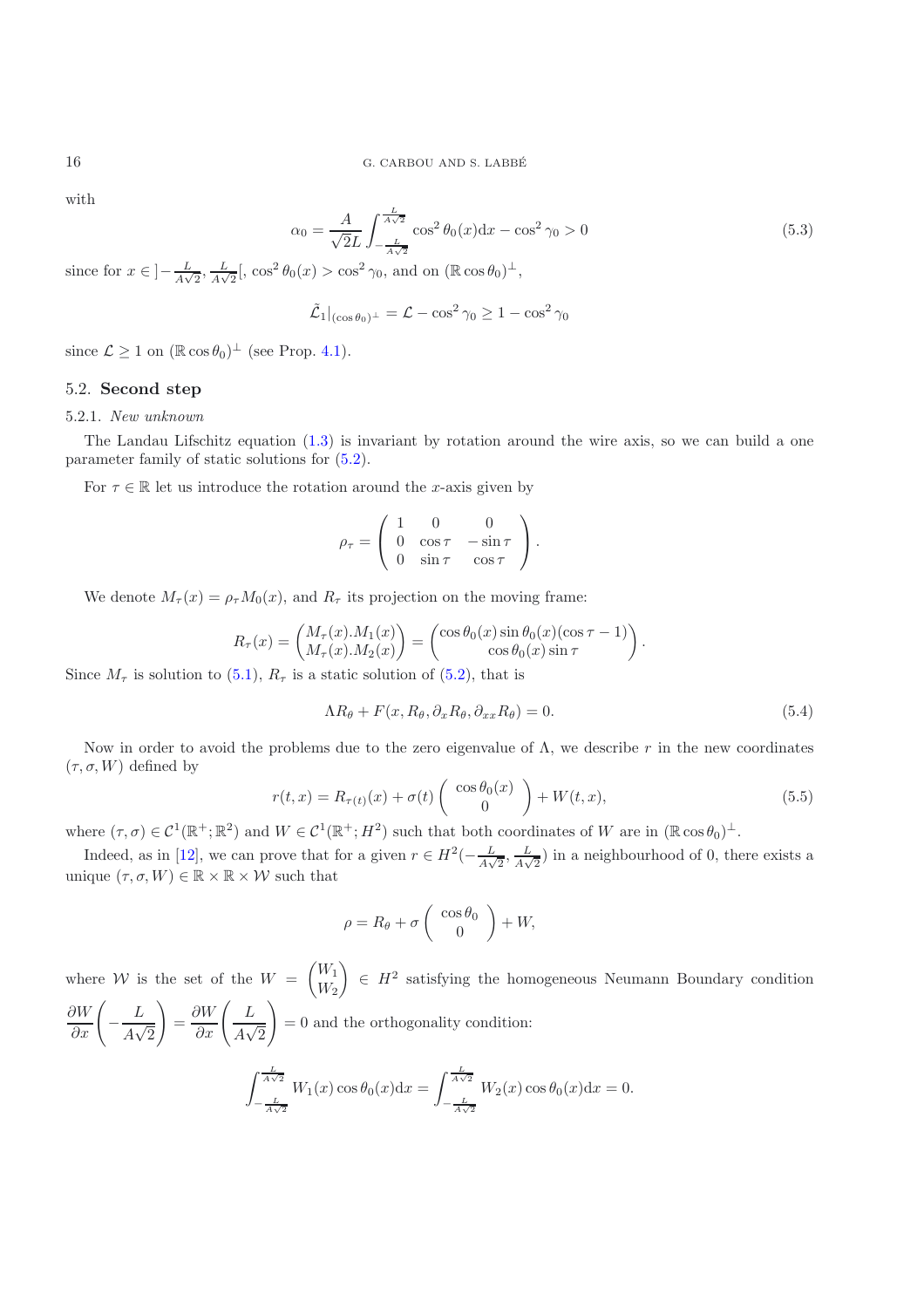**Remark 5.2.** On ( $\mathbb{R} \cos \theta_0$ )<sup>⊥</sup>, the operators  $\mathcal{L}$  and  $\mathcal{L} - \cos^2 \theta_0$  are non negative, so we introduce the following norms on  $\mathcal{W}$  respectively equivalent to the  $H^2$  and the  $H^3$  norms: norms on  $W$ , respectively equivalent to the  $H^2$  and the  $H^3$  norms:

$$
||W||_{\mathcal{H}^2} = \left( ||\mathcal{L}^{\frac{1}{2}}(\mathcal{L} - \cos^2 \gamma_0)^{\frac{1}{2}} W_1 ||_{L^2}^2 + ||\mathcal{L}W_2||_{L^2}^2 \right)^{\frac{1}{2}},
$$
  

$$
||W||_{\mathcal{H}^3} = \left( ||\mathcal{L}^{\frac{1}{2}}(\mathcal{L} - \cos^2 \gamma_0) W_1 ||_{L^2}^2 + ||\mathcal{L}^{\frac{3}{2}} W_2 ||_{L^2}^2 \right)^{\frac{1}{2}}.
$$

#### 5.2.2. *Equation* [\(5.2\)](#page-13-0) *with these unknowns*

Plugging the decomposition [\(5.5\)](#page-15-0) in [\(5.2\)](#page-13-0) and using [\(5.4\)](#page-15-1) yield the following equivalent form for the Landau-Lifschitz equation in the coordinates  $(\tau, \sigma, W)$ , valid for small perturbations of  $M_0$ :

$$
\frac{d\tau}{dt}R'_{\tau} + \frac{d\sigma}{dt}\begin{pmatrix} \cos\theta_0\\0 \end{pmatrix} + \partial_t W = \sigma \begin{pmatrix} -\alpha_0 \cos\theta_0\\ \alpha_0 \cos\theta_0 \end{pmatrix} + \Lambda W + G(x,\tau,\sigma,W,\partial_x W, \partial_{xx} W). \tag{5.6}
$$

<span id="page-16-0"></span>Let us describe the different terms in this equation: Concerning the time derivatives, we have

$$
\partial_t r = \frac{\mathrm{d}\tau}{\mathrm{d}t} R'_\tau(x) + \frac{\mathrm{d}\sigma}{\mathrm{d}t} \begin{pmatrix} \cos \theta_0 \\ 0 \end{pmatrix} + \partial_t W,
$$

where

$$
R'_{\tau}(x) = \begin{pmatrix} -\sin \tau \cos \theta_0 \sin \theta_0 \\ \cos \tau \cos \theta_0 \end{pmatrix}.
$$

Concerning the linear part, we have

$$
\Lambda r = \Lambda R_{\tau} + \begin{pmatrix} -\alpha_0 \cos \theta_0 \\ \alpha_0 \cos \theta_0 \end{pmatrix} \sigma + \Lambda(W)
$$

(see Rem. [4.1](#page-11-2) for the definition of  $\alpha_0$ ).

Concerning the non linear part, we have

$$
F(x, r, \partial_x r, \partial_{xx} r) = F(x, R_\tau, \partial_x R_\tau, \partial_{xx} R_\tau) + G(x, \tau, \sigma, W, \partial_x W, \partial_{xx} W).
$$

The last term G is obtained from F with the Taylor formula around  $R_{\tau}$ :

$$
G(x, \tau, \sigma, W, \partial_x W, \partial_{xx} W) = F_1(r)(\partial_{xx} w) + \tilde{F}_1(r)(w)(\partial_{xx} R_{\tau})
$$
  
+  $2F_2(r)(\partial_x w, \partial_x R_{\tau}) + F_2(r)(\partial_x w, \partial_x w)$   
+  $\tilde{F}_2(r)(w)(\partial_x R_{\tau}, \partial_x R_{\tau})$   
+  $F_3(x, r)(\partial_x w) + \tilde{F}_3(x, r)(w)(\partial_x R_{\tau}) + \tilde{F}_4(r)(w)$   
+  $F_5(r)$ ,

where

• 
$$
w = W + \begin{pmatrix} \cos \theta_0 \\ 0 \end{pmatrix} \sigma;
$$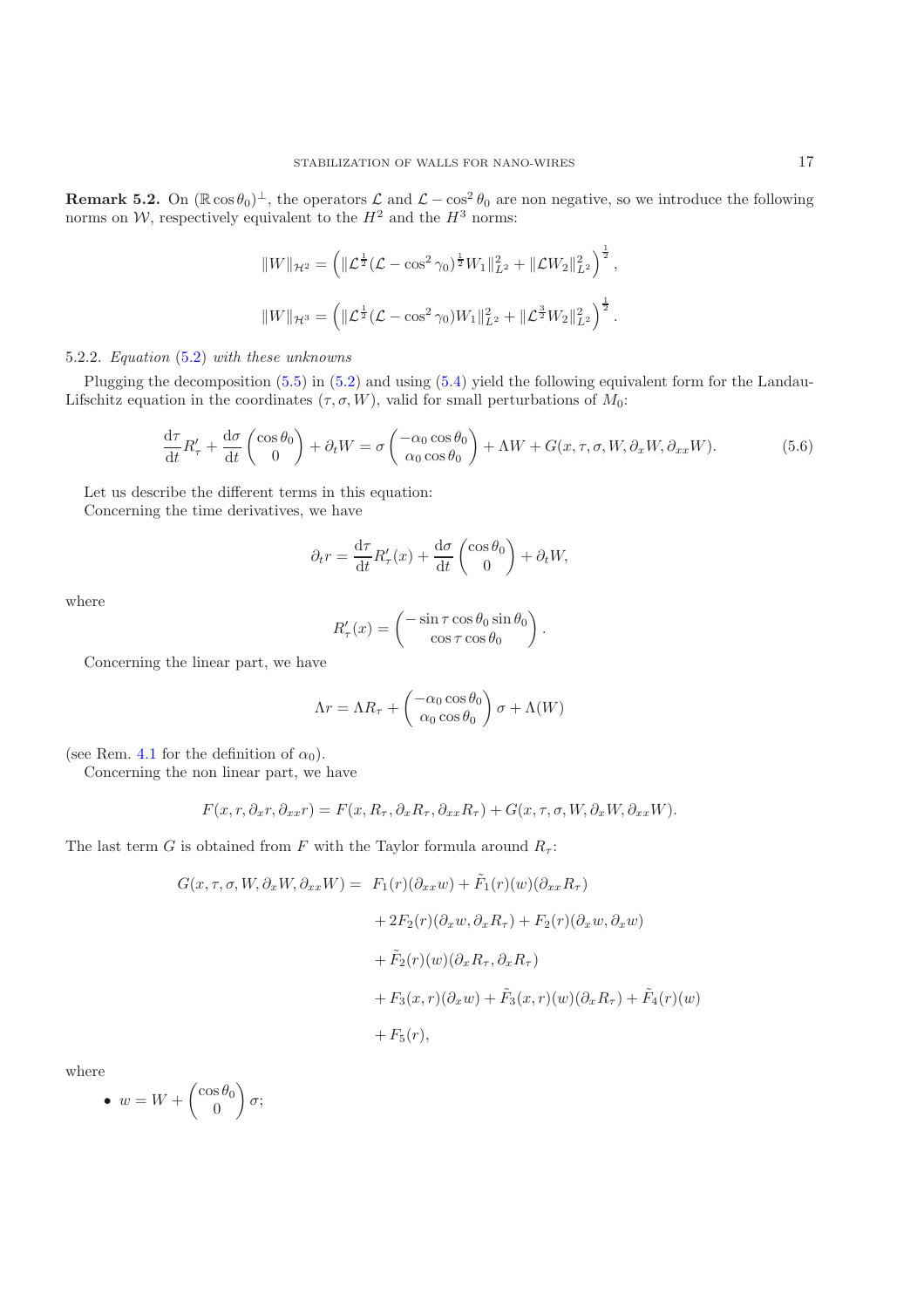• for  $i = 1, ..., 4$ ,  $\tilde{F}_i(r) \in \mathcal{L}(\mathbb{R}^2; \mathbb{R}^2)$  is given by

$$
\tilde{F}_i(r) = \int_0^1 F'_i(R_\tau + sw) \mathrm{d} s.
$$

From straightforward calculations, we see that:

$$
F_1(r) = \mathcal{O}(|r|^2), \tilde{F}_1(r) = \mathcal{O}(|r|^2)
$$
  
\n
$$
F_2(r) = \mathcal{O}(|r|), \tilde{F}_2(r) = \mathcal{O}(1)
$$
  
\n
$$
F_3(x, r) = \mathcal{O}(|r|), \tilde{F}_3(x, r) = \mathcal{O}(1)
$$
  
\n
$$
\tilde{F}_4(r)\mathcal{O}(|r|).
$$

• Concerning  $F_5$ , on one hand we remark that

$$
S(r_1) = S(W_1) + \sigma S(\cos \theta_0)
$$

(since  $S(R_{\tau}) = 0$ ).

On the other hand,  $\varphi(R_{\tau}) = 0$  and

$$
\varphi(r) = -\frac{\varepsilon}{2L} \int_{-\frac{L}{A\sqrt{2}}}^{\frac{L}{A\sqrt{2}}} \tilde{\nu}(r)(w) \sin \theta_0,
$$

where

$$
\tilde{\nu}(r) = \int_0^1 \nu'(R_{\tau} + sw) \mathrm{d}s = \mathcal{O}(|r|).
$$

Therefore with all these estimates, if  $||r||_{H^2}$  is sufficiently small, we have

<span id="page-17-0"></span>
$$
||G||_{L^{2}} \leq K||r||_{L^{\infty}}[|\sigma| + ||W||_{\mathcal{H}^{2}}],
$$
  

$$
||\partial_{x}G||_{L^{2}} \leq K||r||_{L^{\infty}}[|\sigma| + ||W||_{\mathcal{H}^{3}}]
$$
\n(5.7)

(see Rem. [5.2\)](#page-15-2).

## 5.2.3. *Separation of the unknowns*

In order to separate the unknowns  $\tau$ ,  $\sigma$  and W, we first take the inner product of [\(5.6\)](#page-16-0) with  $\begin{pmatrix} \cos \theta_0 \\ 0 \end{pmatrix}$ ) and with  $\begin{pmatrix} 0 \\ 0 \end{pmatrix}$  $\cos\theta_0$ ). We remark that both  $\partial_t W$  and  $\Lambda W$  are orthogonal to these vectors, so that we obtain:

$$
\rho_0 \sigma' = -\alpha_0 \rho_0 \sigma + \overline{G}_1,
$$
  

$$
g_{\tau} \tau' = \alpha_0 \rho_0 \sigma + \overline{G}_2,
$$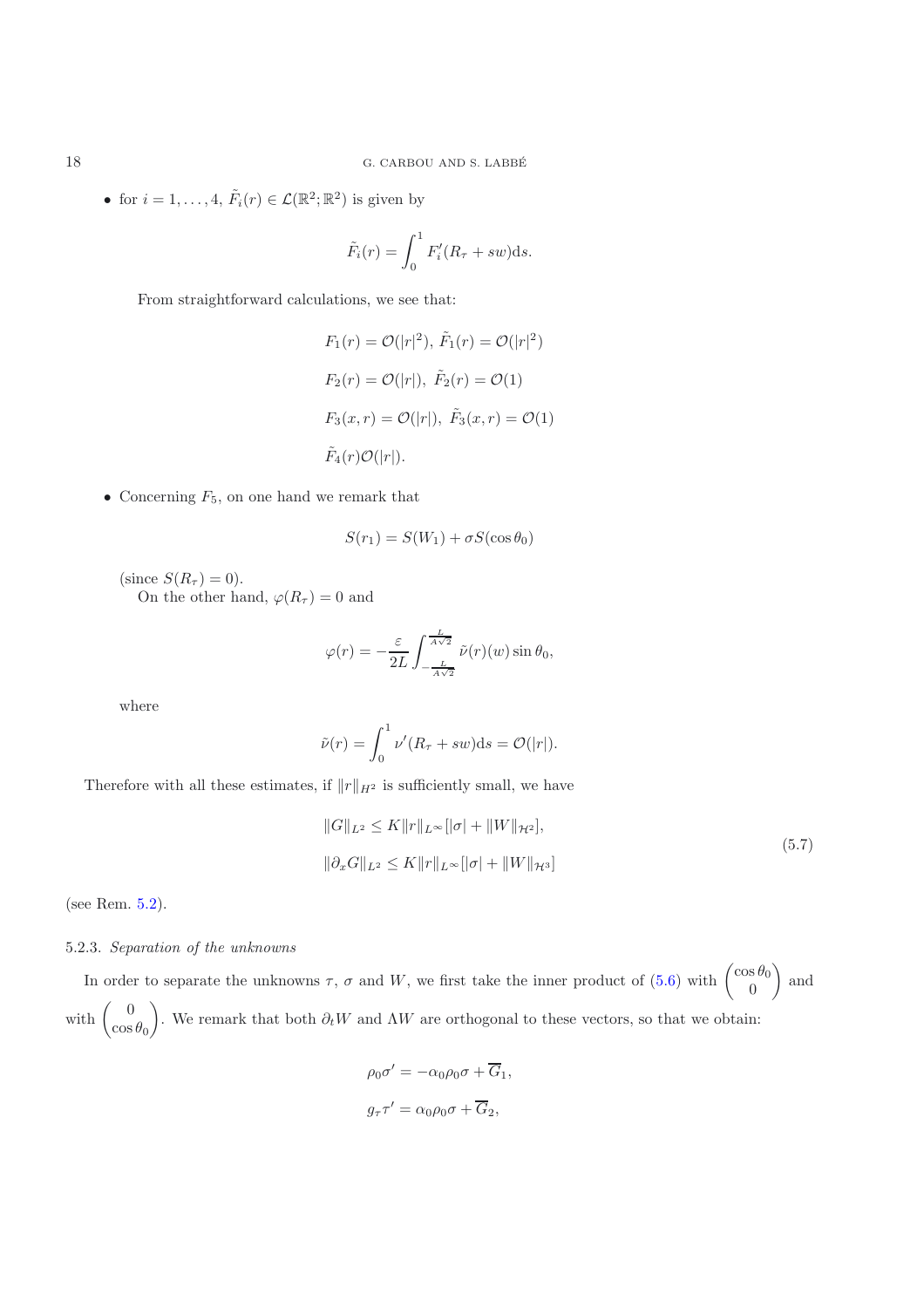where

$$
\rho_0 = \int_{-\frac{L}{A\sqrt{2}}}^{\frac{L}{A\sqrt{2}}} \cos^2 \theta_0,
$$
  
\n
$$
\overline{G}_1 = \int_{-\frac{L}{A\sqrt{2}}}^{\frac{L}{A\sqrt{2}}} G(x, \tau, \sigma, W, \partial_x W, \partial_{xx} W) \cdot \begin{pmatrix} \cos \theta_0 \\ 0 \end{pmatrix} dx,
$$
  
\n
$$
g_{\tau} = \int_{-\frac{L}{A\sqrt{2}}}^{\frac{L}{A\sqrt{2}}} R'_{\tau}(x) \cdot \begin{pmatrix} 0 \\ \cos \theta_0 \end{pmatrix} dx,
$$
  
\n
$$
\overline{G}_2 = \int_{-\frac{L}{A\sqrt{2}}}^{\frac{L}{A\sqrt{2}}} G(x, \tau, \sigma, W, \partial_x W, \partial_{xx} W) \cdot \begin{pmatrix} 0 \\ \cos \theta_0 \end{pmatrix} dx.
$$

By subtraction, we have:

$$
\partial_t W = \Lambda W + G
$$

with

$$
\widetilde{G} = G - \frac{\overline{G}_2}{g_\tau} R'_\tau - \frac{\overline{G}_1}{\rho_0} \begin{pmatrix} \cos \theta_0 \\ 0 \end{pmatrix} + \alpha_0 \sigma \left[ \begin{pmatrix} 0 \\ \cos \theta_0 \end{pmatrix} - \frac{\rho_0}{g_\tau} R'_\tau \right].
$$

## 5.2.4. *Equivalent formulation*

We are then led to study the following equation

<span id="page-18-4"></span>
$$
\tau' = \alpha_0 \frac{\rho_0}{g_\tau} \sigma + \frac{1}{g_\tau} \overline{G}_2,\tag{5.8}
$$

together with the system coupling:

$$
\sigma' = -\alpha_0 \sigma + \frac{1}{\rho_0} \overline{G}_1,\tag{5.9}
$$

with

<span id="page-18-2"></span>
$$
\partial_t W = \begin{pmatrix} -(\mathcal{L} - \cos^2 \gamma_0) W_1 - \mathcal{L} W_2 \\ (\mathcal{L} - \cos^2 \gamma_0) W_1 - \mathcal{L} W_2 \end{pmatrix} + \widetilde{G}.
$$
 (5.10)

<span id="page-18-3"></span><span id="page-18-0"></span>From [\(5.7\)](#page-17-0), with Remark [5.2](#page-15-2) we have

$$
\left|\frac{1}{\rho_0}\overline{G}_1\right|(t) \le K \|r\|_{L^\infty} \left[|\sigma(t)| + \|W(t)\|_{\mathcal{H}^3}\right].\tag{5.11}
$$

In addition, since  $g_{\tau} = \rho_0 + \mathcal{O}(\tau^2)$ , since  $R'_{\tau} = \begin{pmatrix} 0 \\ \cos \theta_0 \end{pmatrix}$  $\cos\theta_0$  $+ \mathcal{O}(\tau)$ , we get:

<span id="page-18-1"></span>
$$
\|\tilde{G}\|_{H^1} \le K \|r\|_{L^\infty} \left[ |\sigma(t)| + \|W(t)\|_{\mathcal{H}^3} \right]. \tag{5.12}
$$

# 5.3. **Last step: Variational estimates**

Taking the inner product of [\(5.10\)](#page-18-0) with  $\left(\frac{\mathcal{L}(\mathcal{L} - \cos^2 \gamma_0)}{\mathcal{L}^2 W_{\gamma}}\right)$  $\mathcal{L}^2W_2$ ), we obtain using  $(5.12)$  that d  $\frac{d}{dt} (||W||^2_{\mathcal{H}^2}) + ||W||^2_{\mathcal{H}^3} \leq K ||r||_{L^{\infty}} [|\sigma(t)| + ||W(t)||_{\mathcal{H}^3}]$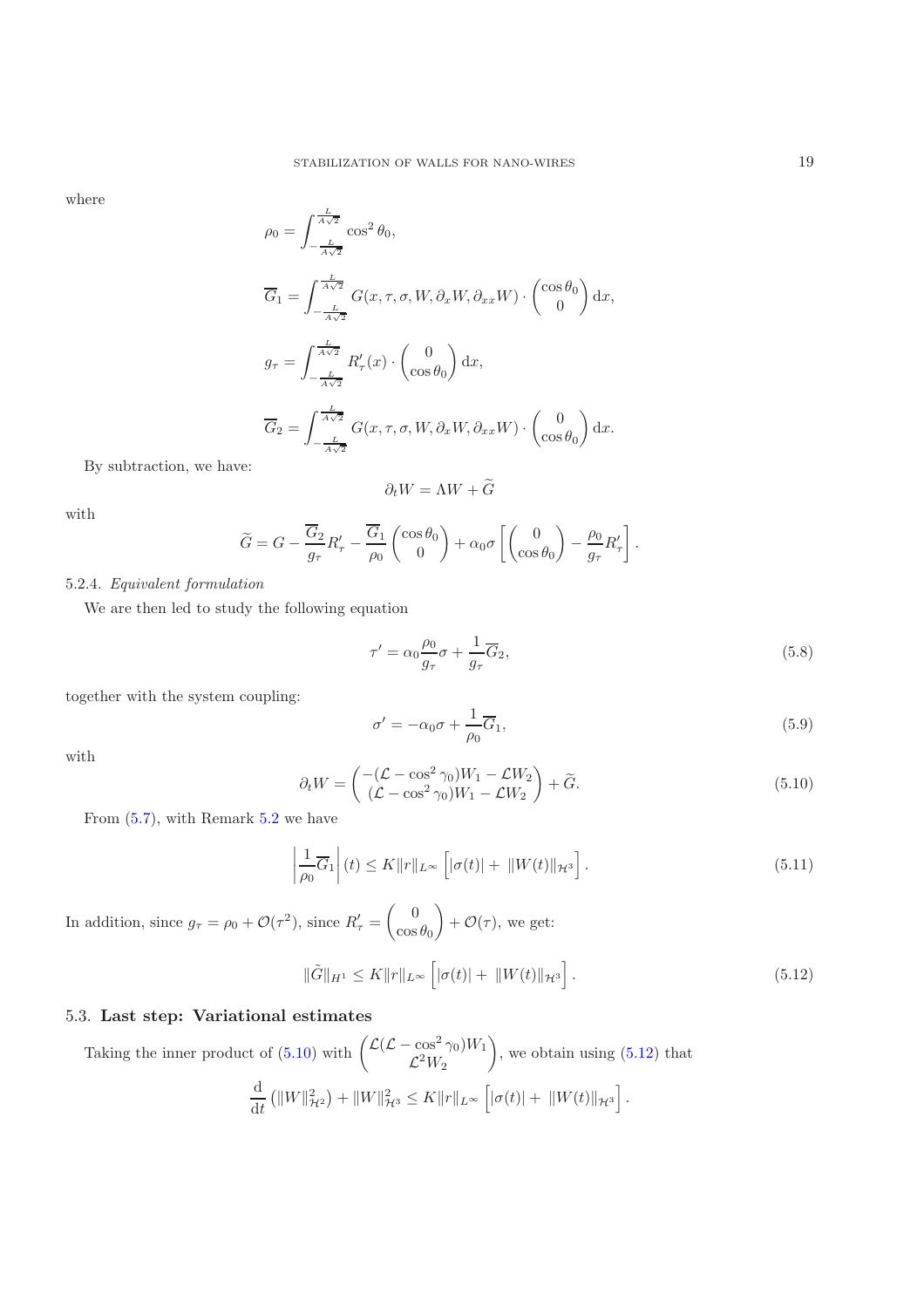**Remark 5.3.** In order to avoid the boundary terms when we integrate by part, we perform the previous estimates on the Galerkin approximation of  $(5.10)$  built on the eigenvectors of  $\mathcal L$  with the homogeneous Neumann boundary condition.

Multiplying  $(5.9)$  by  $\sigma$ ,  $(5.11)$  yields:

$$
\frac{\mathrm{d}}{\mathrm{d}t}\sigma^2 + \alpha_0 \sigma^2 \le K \|r\|_{L^\infty} \left[ |\sigma(t)|^2 + \|W(t)\|_{\mathcal{H}^3}^2 \right].
$$

 $\frac{dt}{dt}$   $\frac{d\theta}{dt}$  = 1

$$
\frac{\mathrm{d}}{\mathrm{d}t}\left[|\sigma(t)|^2 + ||W(t)||_{\mathcal{H}^2}^2\right] + \alpha_0\left[|\sigma(t)|^2 + ||W(t)||_{\mathcal{H}^3}^2\right](1 - K||r||_{L^{\infty}}) \le 0.
$$

So there exists  $\delta > 0$  such that while  $||r||_{L^{\infty}} \le \frac{1}{2K}$ ,

$$
\frac{\mathrm{d}}{\mathrm{d}t}\left[|\sigma(t)|^2 + \|W(t)\|_{\mathcal{H}^2}^2\right] + \delta\left[|\sigma(t)|^2 + \|W(t)\|_{\mathcal{H}^2}^2\right] \leq 0,
$$

that is

$$
\[|\sigma(t)|^2 + \|W(t)\|_{\mathcal{H}^2}^2\] \leq \[|\sigma_0|^2 + \|W_0\|_{\mathcal{H}^2}^2\] e^{-\delta t}.
$$

Now, with equation  $(5.8)$ , we have

$$
|\tau'| \le K|\sigma| + K\left[|\sigma(t)| + ||W(t)||_{\mathcal{H}^2}\right]
$$

so while  $||r||_{L^{\infty}} \leq \frac{1}{2K}$ ,

$$
|\tau| \le |\tau_0| + K \left[ |\sigma_0| + ||W_0||_{\mathcal{H}^2} \right] e^{-\delta t/2}.
$$

Therefore, if  $\tau_0$ ,  $\sigma_0$  and  $||W_0||_{H^2}$  are small enough, we remain in the domain  $\{||r||_{L^{\infty}} \leq \frac{1}{2K}\}$  and all the wious estimates remain valid for all times. This concludes the proof of Theorem 1.4 previous estimates remain valid for all times. This concludes the proof of Theorem [1.4.](#page-2-3)  $\Box$ 

#### **REFERENCES**

- <span id="page-19-5"></span>[1] F. Alouges, T. Rivière and S. Serfaty, Néel and cross-tie wall energies for planar micromagnetic configurations. ESAIM: COCV **8** (2002) 31–68.
- <span id="page-19-0"></span>[2] W.F. Brown, Micromagnetics. Interscience Publisher, John Willey and Sons, New York (1963).
- [3] G. Carbou, Regularity for critical points of a nonlocal energy. Calc. Var. **5** (1997) 409–433.
- <span id="page-19-10"></span><span id="page-19-6"></span>[4] G. Carbou, Thin layers in micromagnetism. Math. Models Methods Appl. Sci. **11** (2001) 1529–1546.
- <span id="page-19-2"></span>[5] G. Carbou and P. Fabrie, Time average in micromagnetism. J. Differ. Equ. **147** (1998) 383–409.
- <span id="page-19-3"></span>[6] G. Carbou and P. Fabrie, Regular solutions for Landau-Lifschitz equation in a bounded domain. Differential Integral Equations **14** (2001) 213–229.
- <span id="page-19-4"></span>[7] G. Carbou and P. Fabrie, Regular solutions for Landau-Lifschitz equation in R3. Commun. Appl. Anal. **5** (2001) 17–30.
- <span id="page-19-8"></span>[8] G. Carbou and S. Labb´e, Stability for static walls in ferromagnetic nanowires. Discrete Continous Dyn. Syst. Ser. B **6** (2006) 273–290.
- [9] G. Carbou, S. Labbé and E. Trélat, Control of travelling walls in a ferromagnetic nanowire. Discrete Contin. Dyn. Syst. Ser. S **1** (2008) 51–59.
- <span id="page-19-9"></span><span id="page-19-7"></span>[10] A. DeSimone, R.V. Kohn, S. Müller and F. Otto, Magnetic microstructures – a paradigm of multiscale problems, in ICIAM 99 (Edinburgh), Oxford Univ. Press, Oxford (2000) 175–190.
- <span id="page-19-1"></span>[11] L. Halpern and S. Labbé, Modélisation et simulation du comportement des matériaux ferromagnétiques. Matapli 66 (2001) 70–86.